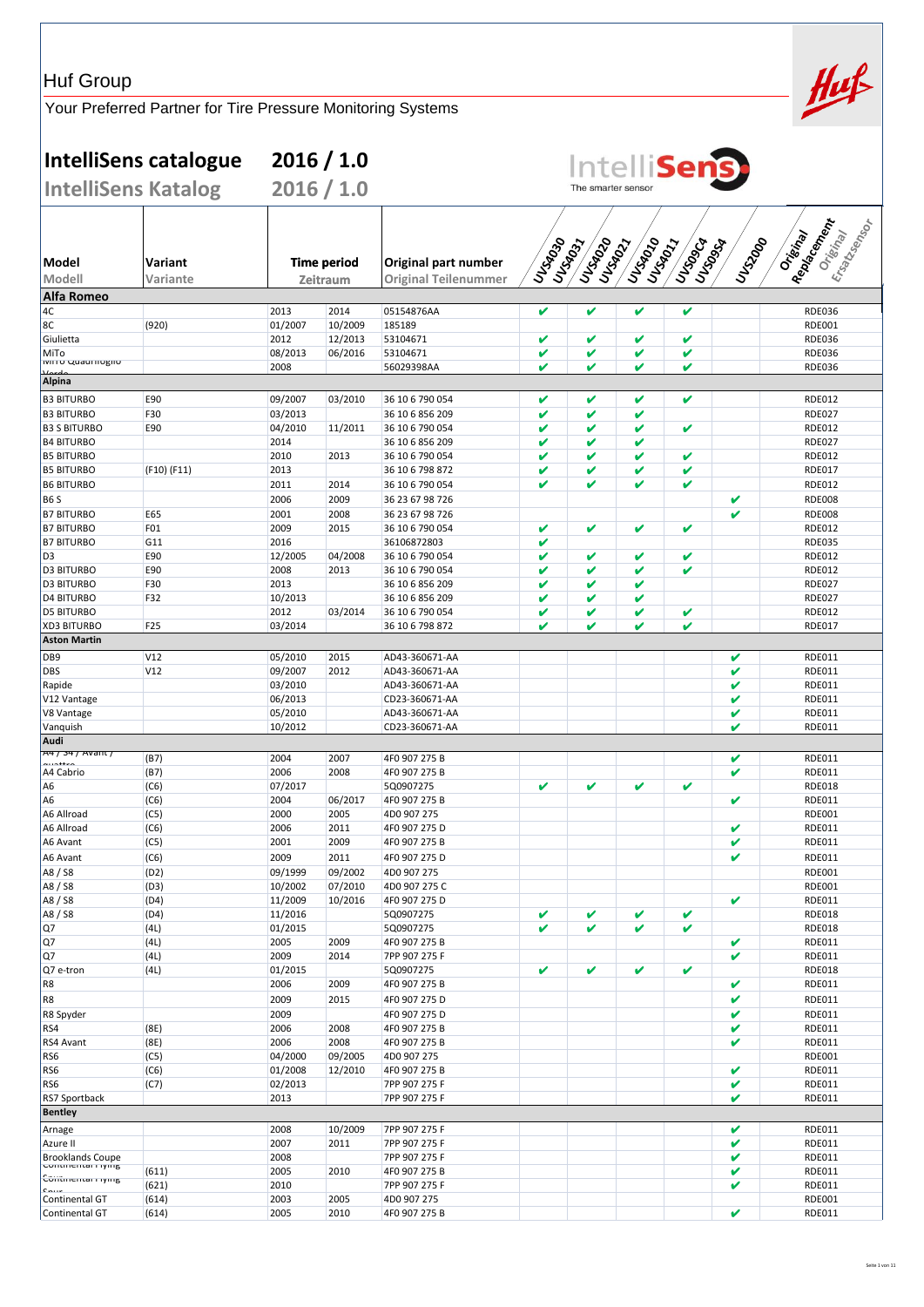| Continental GT        | (624)                | 2010    |         | 7PP 907 275 F   |              |              |              |              | V | RDE011        |
|-----------------------|----------------------|---------|---------|-----------------|--------------|--------------|--------------|--------------|---|---------------|
| Mulsanne              |                      | 2010    |         | 7PP 907 275 F   |              |              |              |              | M | RDE011        |
| <b>BMW</b>            |                      |         |         |                 |              |              |              |              |   |               |
| 1-Series              | (F20) (F21)          | 03/2014 |         | 36 10 6 856 209 | V            | V            | V            |              |   | <b>RDE027</b> |
| 2-Series              | (F22) (F23)          | 03/2014 |         | 36 10 6 856 209 | V            | V            | V            |              |   | <b>RDE027</b> |
| 2-Series Gran Tourer  | (F46)                | 03/2014 |         | 36 10 6 856 209 | V            | v            | V            |              |   | <b>RDE027</b> |
| 3-Series              | (E46)                | 04/1999 | 09/2003 | 36 11 8 378 682 |              |              |              |              |   | <b>RDE002</b> |
| 3-Series              | (F30) (F31)          | 03/2014 |         | 36 10 6 856 209 | V            | V            | V            |              |   | <b>RDE027</b> |
| 3-Series Gran         | (F34)                | 03/2014 |         | 36 10 6 856 209 | V            | V            | V            |              |   | <b>RDE027</b> |
| 4-Series Cabrio       | (F33)                | 03/2014 |         | 36 10 6 856 209 | v            | V            | V            |              |   | <b>RDE027</b> |
| 4-Series Coupe        | (F32)                | 03/2014 |         | 36 10 6 856 209 | V            | V            | V            |              |   | <b>RDE027</b> |
| 4-Series Gran Coupe   | (F36)                | 03/2014 |         | 36 10 6 856 209 | V            | v            | V            |              |   | <b>RDE027</b> |
| 5-Series              | (E39)                | 09/1998 | 07/2003 | 36 11 8 378 682 |              |              |              |              |   | <b>RDE002</b> |
| 5-Series              | (E60)                | 2001    | 2006    | 36 11 2 360 420 |              |              |              |              |   | <b>RDE002</b> |
| 5-Series              | (F10) (F11)          | 03/2014 |         | 36 10 6 798 872 | V            | V            | V            | V            |   | <b>RDE017</b> |
| 5-Series              | (F10) (F11)          | 09/2010 | 02/2014 | 36 10 6 790 054 | v            | V            | V            | V            |   | <b>RDE012</b> |
| 5-Series Gran Turismo | (F07)                | 03/2014 |         | 36 10 6 798 872 | V            | V            | V            | V            |   | <b>RDE017</b> |
| 5-Series Gran Turismo | (F07)                | 09/2010 | 02/2014 | 36 10 6 790 054 | V            | V            | V            | V            |   | <b>RDE012</b> |
| 6-Series              |                      | 2010    | 2013    | 36 10 6 790 054 | V            | V            | V            | V            |   | <b>RDE012</b> |
| 6-Series              | (E63) (E64)          | 2006    | 2009    | 36 23 67 98 726 |              |              |              |              | V | <b>RDE008</b> |
| 6-Series Cabrio       | (F12)                | 03/2011 | 02/2014 | 36 10 6 790 054 | V            | V            | V            | V            |   | <b>RDE012</b> |
| 6-Series Cabrio       | (F12)                | 03/2014 |         | 36 10 6 798 872 | V            | V            | V            | V            |   | <b>RDE017</b> |
| 6-Series Coupe        | (F13)                | 03/2011 | 02/2014 | 36 10 6 790 054 | V            | V            | V            | V            |   | <b>RDE012</b> |
| 6-Series Coupe        | (F13)                | 03/2014 |         | 36 10 6 798 872 | v            | V            | V            | V            |   | <b>RDE017</b> |
| 6-Series Gran Coupe   | (F06)                | 03/2011 | 02/2014 | 36 10 6 790 054 | v            | V            | V            | V            |   | <b>RDE012</b> |
| 6-Series Gran Coupe   | (F06)                | 03/2014 |         | 36 10 6 798 872 | V            | V            | V            | V            |   | <b>RDE017</b> |
| 7-Series              | (E38)                | 09/1998 | 10/2001 | 36 11 8 378 682 |              |              |              |              |   | <b>RDE002</b> |
| 7-Series              | (E65)                | 2001    | 2008    | 36 23 67 98 726 |              |              |              |              | V | <b>RDE008</b> |
| 7-Series              | (E66)                | 2001    | 2008    | 36 23 67 98 726 |              |              |              |              | V | <b>RDE008</b> |
| 7-Series              | (F01, F02, F03, F04) | 03/2014 | 05/2015 | 36 10 6 798 872 | V            | V            | V            | V            |   | <b>RDE017</b> |
| 7-Series              | (F01, F02, F03, F04) | 09/2010 | 02/2014 | 36 10 6 790 054 | v            | V            | V            | V            |   | <b>RDE012</b> |
| 7-Series              | G11                  | 06/2015 |         | 36106872803     | V            |              |              |              |   | <b>RDE035</b> |
| i3                    | (101)                | 09/2013 | 04/2020 | 36 10 6 856 209 | V            | V            | V            |              |   | <b>RDE027</b> |
| i8                    | (112)                | 01/2014 | 04/2020 | 36 10 6 856 209 | V            | V            | V            |              |   | <b>RDE027</b> |
| M5 Series             | (F10)                | 03/2014 |         | 36 10 6 798 872 | V            | V            | V            | V            |   | <b>RDE017</b> |
| M6 Series             | (F12)                | 03/2014 |         | 36 10 6 798 872 | V            | V            | V            | V            |   | <b>RDE017</b> |
| M7 Series             | (F01)                | 03/2014 | 05/2015 | 36 10 6 798 872 | V            | V            | V            | V            |   | <b>RDE017</b> |
| X1                    | (E84)                | 03/2014 | 06/2015 | 36 10 6 798 872 | V            | V            | V            | V            |   | <b>RDE017</b> |
| X1                    | F48                  | 07/2015 |         | 36 10 6 856 209 | V            | V            | V            |              |   | <b>RDE027</b> |
| X <sub>3</sub>        | (F25)                | 03/2014 |         | 36 10 6 798 872 | V            | V            | V            | V            |   | <b>RDE017</b> |
| <b>X4</b>             | (F26)                | 05/2013 |         | 36 10 6 798 872 | V            | V            | V            | V            |   | <b>RDE017</b> |
| X <sub>5</sub>        | (F15)                | 05/2013 |         | 36 10 6 856 209 | V            | V            | V            |              |   | <b>RDE027</b> |
| X6                    | (F16)                | 11/2014 |         | 36 10 6 856 209 | V            | V            | V            |              |   | <b>RDE027</b> |
| Z4                    | (E89)                | 03/2014 |         | 36 10 6 798 872 | V            | V            | V            | V            |   | <b>RDE017</b> |
| <b>Buick</b>          |                      |         |         |                 |              |              |              |              |   |               |
| Park Avenue           |                      | 1997    | 2005    | 25789964        | V            | V            | V            | V            |   | <b>RDE034</b> |
| Cadillac              |                      |         |         |                 |              |              |              |              |   |               |
| <b>CTS</b>            | GMX206               | 08/2009 | 05/2010 | 20922901        | V            | V            | V            | V            |   | <b>RDE034</b> |
| <b>CTS</b>            | GMX226               | 06/2010 |         | 20922901        | $\mathbf{v}$ | $\mathbf{z}$ | $\mathbf{v}$ | $\mathbf{v}$ |   | <b>RDE034</b> |
| Escalade              | GMT926               | 12/2005 | 12/2013 | 22853740        | V            | V            | V            | V            |   | <b>RDE034</b> |
| Escalade              | K2UL                 | 01/2014 |         | 22853740        | V            | V            | V            | V            |   | <b>RDE034</b> |
| <b>SRX</b>            | GMT166               | 07/2009 | 12/2015 | 25789964        | V            | V            | V            | V            |   | <b>RDE034</b> |
| <b>SRX</b>            | GMT265               | 06/2005 | 06/2009 | 25789964        | V            | V            | V            | V            |   | <b>RDE034</b> |
| <b>XTS</b>            | P1LL                 | 05/2012 | 03/2018 | 22853740        | V            | V            | V            | V            |   | <b>RDE034</b> |
| <b>Cevrolet</b>       |                      |         |         |                 |              |              |              |              |   |               |
| Aveo                  | G1SC                 | 11/2010 | 05/2018 | 22853740        | V            | V            | V            | V            |   | <b>RDE034</b> |
| Aveo (LCV)            | G1JC                 | 11/2010 |         | 22853740        | V            | V            | V            | V            |   | <b>RDE034</b> |
| Captiva (LCV)         | C <sub>100</sub>     | 06/2006 | 05/2014 | 25789964        | V            | V            | V            | V            |   | <b>RDE034</b> |
| Cobalt                | G1LC                 | 03/2013 |         | 22853740        | V            | V            | V            | V            |   | <b>RDE034</b> |
| Corvette              |                      | 02/2013 |         | 92186507        | V            | V            | V            | V            |   |               |
| Cruze                 | D1JC                 | 06/2014 |         | 22853740        | V            | V            | V            | V            |   | <b>RDE034</b> |
| Cruze                 | D <sub>1</sub> SC    | 10/2008 | 05/2014 | 22853740        | V            | V            | V            | V            |   | <b>RDE034</b> |
| Cruze                 | D1WC                 | 06/2014 |         | 22853740        | V            | V            | V            | V            |   | <b>RDE034</b> |
| <b>Express</b>        | GMT610               | 07/2002 | 2013    | 22853740        | V            | V            | V            | V            |   | <b>RDE034</b> |
| Malibu                | V300                 | 07/2011 | 12/2017 | 13348393        | V            | V            | V            |              |   | RDE033        |
| Matiz                 | M100                 | 06/2014 |         | 22853740        | V            | V            | V            | V            |   | <b>RDE034</b> |
| Orlando               | J309                 | 09/2010 | 12/2017 | 22853740        | V            | V            | V            | V            |   | <b>RDE034</b> |
| Silverado             |                      | 2014    | 2014    | 22853740        | V            | V            | V            | V            |   | <b>RDE034</b> |
| Spark                 | M1JC                 | 07/2009 | 06/2015 | 22853740        | V            | V            | V            | V            |   | <b>RDE034</b> |
| Suburban              | GMT931               | 03/2006 | 07/2008 | 22853740        | V            | V            | V            | V            |   | <b>RDE034</b> |
| Traverse              |                      | 2010    | 2012    | 25789964        | V            | V            | V            | V            |   | <b>RDE034</b> |
| Trax                  | G1UC                 | 03/2012 | 12/2017 | 22853740        | V            | V            | V            | V            |   | <b>RDE034</b> |
| Volt                  | D <sub>1</sub> JCI   | 11/2010 | 05/2015 | 13348393        | V            | V            | V            |              |   | RDE033        |
| Chrysler              |                      |         |         |                 |              |              |              |              |   |               |
| 300                   | LX                   | 01/2011 | 06/2016 | 56029400AD      | V            | V            | V            | V            |   | <b>RDE036</b> |
| 300 C                 |                      | 2006    | 2010    | 56029359AA      | V            | V            | V            | V            |   |               |
| 300 C                 |                      | 2011    | 2014    | 56029481AA      | V            | V            | V            | V            |   |               |
| 300 C                 | LX                   | 06/2014 |         | 56029400AD      | V            | V            | V            | V            |   | <b>RDE036</b> |
| <b>Grand Voyager</b>  | RT                   | 01/2011 | 09/2017 | 56029398AB      | V            | V            | V            | V            |   | <b>RDE036</b> |
| Sebring               |                      | 2006    | 2010    | 56029359AA      | V            | V            | V            | V            |   |               |
| Town&Country          |                      | 2011    |         | 56029398AA      | V            | V            | V            | V            |   | <b>RDE036</b> |
| Voyager               |                      | 2007    | 2010    | 56029359AA      | V            | V            | V            | V            |   |               |
| Voyager               |                      | 2011    | 2013    | 56029481AA      | V            | V            | V            | V            |   |               |
| Citroen               |                      |         |         |                 |              |              |              |              |   |               |

Seite 2 von 11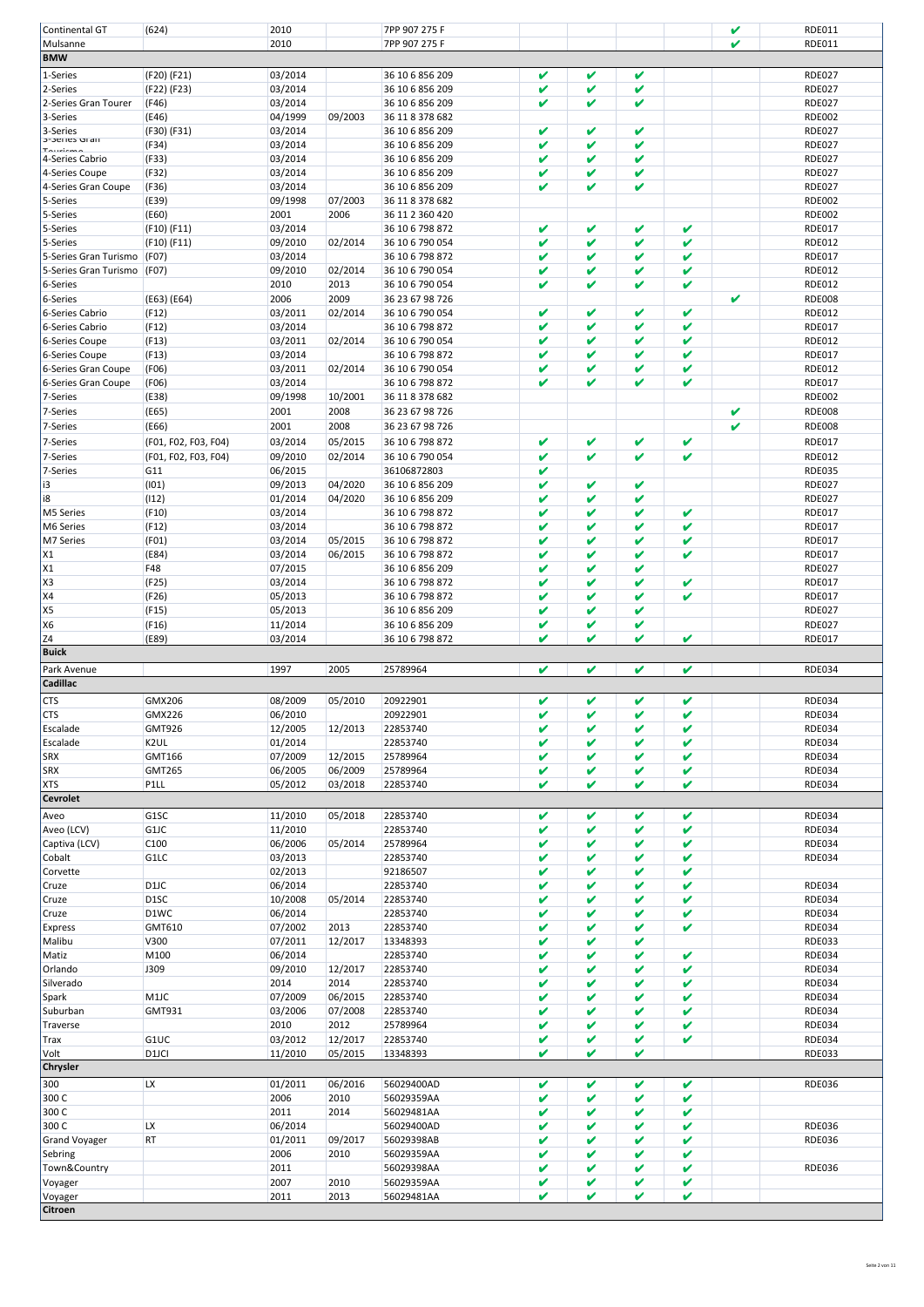| Aircross C4                   |                    | 04/2012            |         | 1612477080           | V                          | V      |        |              |   | <b>RDE040</b>                  |
|-------------------------------|--------------------|--------------------|---------|----------------------|----------------------------|--------|--------|--------------|---|--------------------------------|
| Berlingo                      |                    | 12/2013            |         | 9802003680           | V                          |        |        |              |   |                                |
| Berlingo (LCV)                | B9                 | 01/2008            | 09/2013 | 5430W0               | V                          |        |        |              |   |                                |
| Berlingo II                   |                    | 2009               | 11/2013 | 9683420380           | V                          |        |        |              |   |                                |
| C <sub>4</sub>                |                    | 07/2008            | 10/2013 | 9683420380           | V                          |        |        |              |   |                                |
| C <sub>4</sub>                |                    | 11/2013            |         | 9802003680           | V                          |        |        |              |   |                                |
| C <sub>4</sub>                | B <sub>5</sub>     | 06/2004            | 09/2010 | 5430T4               | V                          | V      |        |              |   |                                |
| C4 Picasso                    | <b>B58</b>         | 05/2006            | 09/2013 | 5430W0               | V                          |        |        |              |   |                                |
| C5 (LCV)                      | <b>X7</b>          | 10/2007            | 08/2013 | 9802003680           | V                          |        |        |              |   |                                |
| CS II                         | X3/X40             | 06/2004            | 12/2007 | 5430T4               | V                          | V      |        |              |   |                                |
| C5 III                        | <b>X7</b>          | 09/2013            | 09/2016 | 9811536380           | V                          |        |        |              |   |                                |
| C5 III                        | X7                 | 10/2007            | 08/2013 | 5430T4               | V                          | V      |        |              |   |                                |
|                               |                    |                    |         |                      |                            | V      |        |              |   |                                |
| C6                            | <b>X6</b>          | 09/2005            | 12/2012 | 5430T4               | V                          | V      |        |              |   |                                |
| $\overline{\text{C8}}$        | V3                 | 06/2004            | 06/2014 | 5430T4               | V                          |        |        |              |   |                                |
| C-Cactus                      | E3                 | 07/2014            | 03/2020 | 9802003680           | V                          |        |        |              |   |                                |
| C-Elysée                      | M3/M4              | 10/2012            | 12/2019 | 9802003680           | V                          |        |        |              |   |                                |
| DS4                           | <b>B75</b>         | 01/2014            | 12/2017 | 9811536380           | V                          |        |        |              |   |                                |
| DS4                           | <b>B75</b>         | 12/2010            | 01/2014 | 5430W0               | V                          |        |        |              |   |                                |
| DS4 (LCV)                     | <b>B75</b>         | 12/2010            |         | 9802003680           | V                          |        |        |              |   |                                |
| DS5                           | <b>B81</b>         | 01/2014            | 06/2018 | 9811536380           | V                          |        |        |              |   |                                |
| DS5                           | <b>B81</b>         | 06/2011            | 01/2014 | 5430W0               | V                          |        |        |              |   |                                |
| DS5 (LCV)                     | <b>B81</b>         | 06/2011            |         | 9802003680           | V                          |        |        |              |   |                                |
| Jumper                        |                    | 05/2014            |         | 1612474480           | V                          | V      | V      | V            |   | <b>RDE036</b>                  |
| Jumper                        | X2/50              | 01/2006            | 11/2013 | 5430W0               | V                          |        |        |              |   |                                |
| Nemo                          | 225                | 10/2007            | 12/2015 | 53104671             | V                          | V      | V      | V            |   | <b>RDE036</b>                  |
| Nemo Multispace               | 225                | 10/2007            |         | 53104671             | V                          | V      | V      | V            |   | <b>RDE036</b>                  |
| Relay                         |                    | 05/2014            |         | 1612474480           | V                          | V      | V      | V            |   | <b>RDE036</b>                  |
| Dacia                         |                    |                    |         |                      |                            |        |        |              |   |                                |
| Dokker                        |                    | 2014               | 2015    | 40 70 016 28R        | V                          | V      | V      |              |   | RDE024/RDE026                  |
| <b>Dokker Express</b>         |                    | 2014               | 2015    | 40 70 016 28R        | V                          | V      | V      |              |   | RDE024/RDE026                  |
| Dokker Van                    |                    | 2014               | 2015    | 40 70 016 28R        | V                          | V      | V      |              |   | RDE024/RDE026                  |
| Duster                        | H79                | 02/2010            | 07/2015 | 40 70 016 28R        | V                          | V      | V      |              |   | RDE024/RDE026                  |
|                               |                    | 2014               | 2015    |                      | V                          | V      | V      |              |   | RDE024/RDE026                  |
| <b>Duster Pro</b>             | J92                | 01/2012            | 12/2017 | 40 70 016 28R        | V                          | V      | V      |              |   | RDE024/RDE026                  |
| Lodgy                         |                    |                    |         | 40 70 016 28R        |                            |        |        |              |   |                                |
| Logan                         | L52                | 11/2012            | 07/2015 | 40 70 016 28R        | V                          | V      | V      |              |   | RDE024/RDE026                  |
| Logan MCV                     | K52                | 04/2013            | 07/2015 | 40 70 016 28R        | V                          | V      | V      |              |   | RDE024/RDE026                  |
| Sandero                       | <b>B52</b>         | 10/2012            | 07/2015 | 40 70 016 28R        | V                          | V      | V      |              |   | RDE024/RDE026                  |
| Sandero Pro                   | <b>B52</b>         | 10/2012            | 07/2015 | 40 70 016 28R        | V                          | V      | V      |              |   | RDE024/RDE026                  |
| Sandero Stepway               |                    | 2014               | 07/2015 | 40 70 099 87R        | V                          | V      | V      |              |   | RDE024/RDE026                  |
| <b>Daewo</b>                  |                    |                    |         |                      |                            |        |        |              |   |                                |
| Gentra                        | J200               | 08/2013            |         | 22853740             | V                          | V      | V      | V            |   | <b>RDE034</b>                  |
| Nexia                         | T-CAR              | 06/2014            |         | 22853740             | V                          | V      | V      | V            |   | <b>RDE034</b>                  |
|                               |                    |                    |         |                      |                            |        |        |              |   |                                |
| <b>Dodge</b>                  |                    |                    |         |                      |                            |        |        |              |   |                                |
|                               |                    |                    |         |                      |                            |        |        |              |   |                                |
| 1500                          |                    | 2010               | 2013    | 56029398AA           | V                          | V      | V      | V            |   | <b>RDE036</b>                  |
| 1500                          | DS                 | 2014               |         | 68239720AC           | V                          | V      |        |              |   |                                |
| 2500                          |                    | 2010               | 2013    | 56029398AA           | V                          | V      | V      | V            |   | <b>RDE036</b>                  |
| 3500                          |                    | 2010               | 2013    | 56029398AA           | V                          | V      | V      | V            |   | <b>RDE036</b>                  |
| 3500                          | Alloy Wheel        | 2014               |         | 68186572AA           | V                          | V      |        |              |   |                                |
| 3500                          | <b>Steel Wheel</b> | 2014               |         | 68157568AA           | V                          | V      |        |              |   |                                |
| Avenger                       |                    | 2006               | 2007    | 56029359AA           | v                          | V      | V      | V            |   |                                |
| Caliber                       |                    | 2008               | 2010    | 56029359AA           | V                          | V      | V      | V            |   |                                |
| Caliber                       |                    | 2011               | 2012    | 56029481AA           | V                          | V      | V      | V            |   |                                |
| Challenger                    |                    | 2008               | 12/2009 | 56029400AB           | V                          | V      | v      | V            |   | <b>RDE036</b>                  |
| Challenger                    | <b>LC22</b>        | 01/2010            | 07/2017 | 56029398AA           | V                          | V      | V      | V            |   | <b>RDE036</b>                  |
| Charger                       | LD                 | 12/2010            | 09/2014 | 56029398AB           | V                          | v      | v      | V            |   | <b>RDE036</b>                  |
| Dakota                        |                    | 2009               | 2009    | 56029359AA           | V                          | V      | V      | V            |   |                                |
| Dakota                        |                    | 2010               | 2011    | 56029481AA           | V                          | V      | v      | V            |   |                                |
| Durango                       | <b>WD75</b>        | 11/2010            | 12/2016 | 56029398AB           | V                          | V      | V      | V            |   | <b>RDE036</b>                  |
| <b>Grand Caravan</b>          | RT                 | 06/2011            | 05/2017 | 56029398AA           | V                          | V      | v      | V            |   | <b>RDE036</b>                  |
| Journey                       | JC49               | 01/2011            | 06/2014 | 56029398AB           | V                          | V      | V      | $\checkmark$ |   | <b>RDE036</b>                  |
| Nitro                         |                    | 2008               | 12/2011 | 56029359AA           | $\boldsymbol{\mathcal{U}}$ | V      | v      | V            |   |                                |
| Ram                           | DS                 | 01/2010            | 12/2012 | 56029400AB           | V                          | V      | V      | V            |   | <b>RDE036</b>                  |
| Ram                           | DS                 | 01/2013            | 2014    | 68239729AB           | V                          | V      |        |              |   |                                |
| Ram                           | DS                 | 2015               |         | 68249197AA           | V                          | V      |        |              |   |                                |
| Viper                         | ZD                 | 07/2015            |         | 1616456580           | V                          | V      | V      | V            |   | <b>RDE036</b>                  |
| Viper                         | ZD                 | 08/2013            | 06/2015 | 56029400AD           | V                          | V      | V      | V            |   | <b>RDE036</b>                  |
| Ferrari                       |                    |                    |         |                      |                            |        |        |              |   |                                |
| 458 Italia (F142)             |                    | 2009               | 2013    | 228887               |                            |        |        |              | V | <b>RDE011</b>                  |
| <b>JJU IVIALATIEIIU</b>       | (F133e)            | 2002               | 2006    | 224549               |                            |        |        |              |   | <b>RDE001</b>                  |
| مممثسالمنت<br>575 M-Maranello |                    | 2002               | 2006    | 224549               |                            |        |        |              |   | <b>RDE001</b>                  |
| 599 GTB/GTO                   | (F141)             | 2004               | 2011    | 224549               |                            |        |        |              |   | <b>RDE001</b>                  |
|                               |                    | 2004               | 2011    | 224549               |                            |        |        |              |   | <b>RDE001</b>                  |
| 612 Scaglietti                | (F137)             | 2008               | 2013    | 228887               |                            |        |        |              | V |                                |
| California (F149)             |                    |                    |         |                      |                            |        |        |              |   | <b>RDE011</b>                  |
| Enzo Ferrari                  | (F140)             | 09/2003            | 2004    | 193867               |                            |        |        |              | V | <b>RDE005</b>                  |
| F12berlinetta                 |                    | 2012               | 2018    | 282189               |                            |        |        |              |   | <b>RDE011</b>                  |
| F430 / F430 Spider            | (F131e)            | 03/2005            | 2007    | 224549               |                            |        |        |              |   | <b>RDE001</b>                  |
| $\sqrt{2}$                    |                    | 2007               | 12/2009 | 228887               |                            |        |        |              | V | <b>RDE011</b>                  |
| F488                          |                    | 01/2015            |         | 228887               |                            |        |        |              | V | <b>RDE011</b>                  |
| FF                            |                    | 06/2011            | 2019    | 282189               |                            |        |        |              | V | <b>RDE011</b>                  |
| <b>FXX</b> [not street legal] |                    | 07/2005            | 2006    | 193867               |                            |        |        |              |   | <b>RDE005</b>                  |
| Fiat                          |                    |                    |         |                      |                            |        |        |              |   |                                |
| 500 (LCV)                     | 312                | 05/2007            |         | 53104671             | V                          | V      | V      | V            |   | <b>RDE036</b>                  |
| 500L<br>500L Living           | 330                | 07/2012<br>09/2013 | 06/2019 | 53104671<br>53104671 | V<br>V                     | V<br>V | V<br>V | V<br>V       |   | <b>RDE036</b><br><b>RDE036</b> |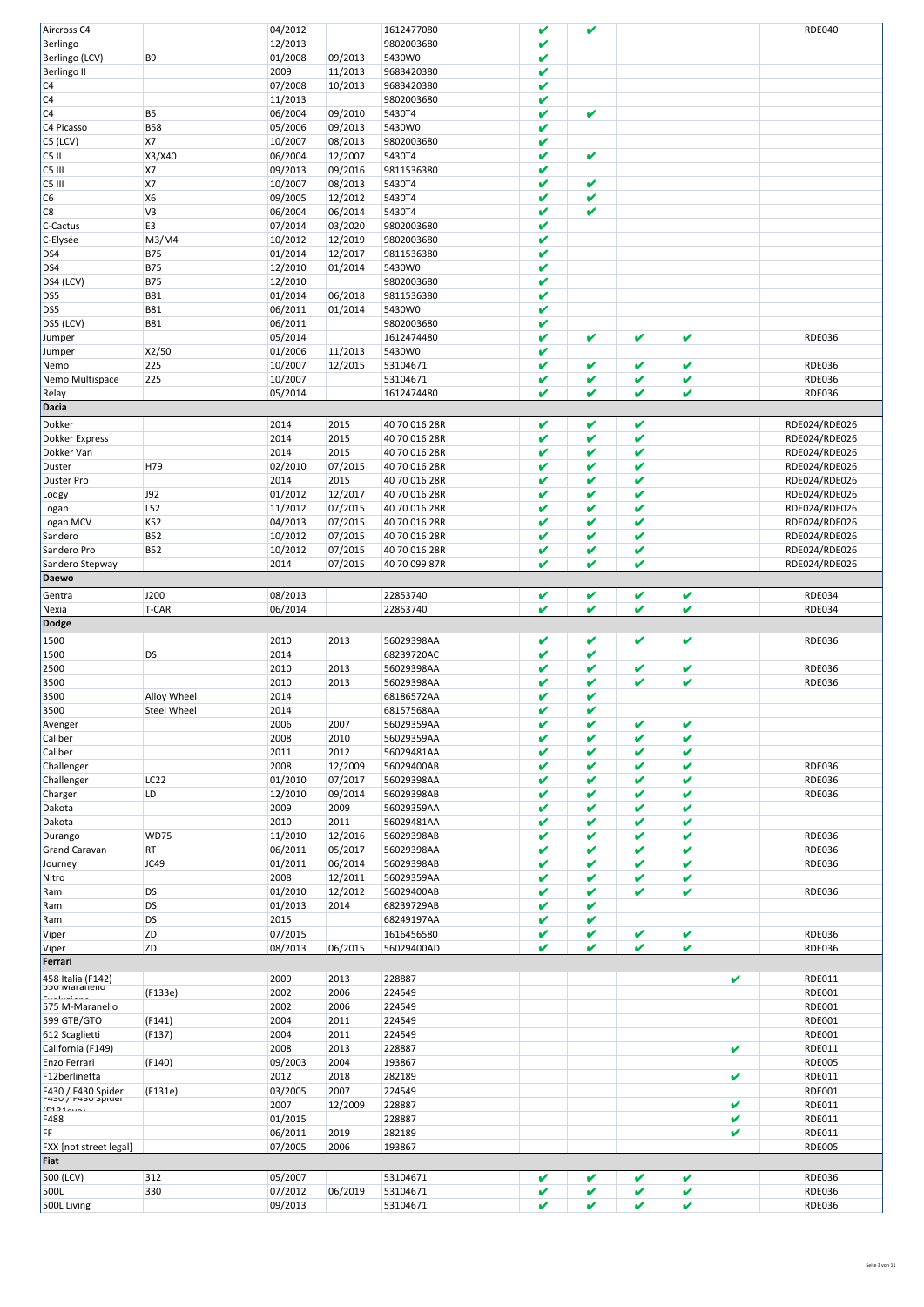| 500L Trekking                |               | 06/2013            |         | 53104671                   | v      | V      | V | v | RDE036                         |
|------------------------------|---------------|--------------------|---------|----------------------------|--------|--------|---|---|--------------------------------|
| Doblo                        |               | 2009               | 2014    | 53104671                   | V      | V      | V | v | <b>RDE036</b>                  |
|                              |               |                    |         |                            |        |        |   |   |                                |
| Ducato                       |               | 06/2014            |         | 05154876AA                 | V      | V      | V | V | <b>RDE036</b>                  |
| Fiorino                      |               | 2013               | 2014    | 53104671                   | V      | V      | V | V | <b>RDE036</b>                  |
|                              |               |                    |         |                            |        |        |   |   |                                |
| Freemont                     | JF            | 03/2011            | 06/2014 | 56029398AB                 | V      | V      | V | V | <b>RDE036</b>                  |
| Freemont (LCV)               | JF            | 03/2011            |         | 53104671                   | V      | V      | V | V | <b>RDE036</b>                  |
|                              |               |                    |         |                            |        |        |   |   |                                |
| Linea                        | 200           | 03/2007            | 12/2014 | 53104671                   | V      | V      | V | V | <b>RDE036</b>                  |
| Professional                 |               | 01/2016            |         | 4250C477                   | V      | V      |   |   | <b>RDE040</b>                  |
|                              |               |                    |         |                            |        |        |   |   |                                |
| Qubo                         | 225           | 10/2007            |         | 53104671                   | V      | V      | V | V | <b>RDE036</b>                  |
| Sedici                       |               | 06/2014            |         | 43139-61M00                | V      | V      |   |   |                                |
|                              |               |                    |         |                            |        |        |   |   |                                |
| Strada                       | 178           | 09/1998            | 12/2015 | 53104671                   | V      | V      | V | V | <b>RDE036</b>                  |
| Ulysse Nuovo                 | V1            | 10/2005            | 10/2010 | 5430T4                     | V      | V      |   |   |                                |
|                              |               |                    |         |                            |        |        |   |   |                                |
| Ford                         |               |                    |         |                            |        |        |   |   |                                |
|                              |               |                    |         |                            |        |        |   |   |                                |
| <b>B-MAX</b>                 | B232          | 06/2014            | 01/2019 | EV6T-1A180-CB              | V      | V      | V | v | RDE031                         |
| C-MAX                        | C344          | 04/2014            | 12/2016 | EV6T-1A180-CB              | V      | V      | V | V | RDE031                         |
|                              |               |                    |         |                            |        |        |   |   |                                |
| C-MAX (LCV)                  | C344          | 08/2010            |         | EV6T-1A180-CB              | V      | V      | V | V | RDE031                         |
| EcoSport                     | B515          | 07/2012            | 09/2014 | DR3V-1A180-DA              | v      | V      | V | V | RDE031                         |
|                              |               |                    |         |                            |        |        |   |   |                                |
| Edge                         |               | 08/2014            |         | F2GT-1A180-DB              | V      | V      |   |   | <b>RDE032</b>                  |
|                              | C520          | 04/2012            | 06/2017 | BB5T-1A180-AA              | V      | V      | V | V | RDE031                         |
| Escape                       |               |                    |         |                            |        |        |   |   |                                |
| Explorer                     |               | 2013               | 2015    | BB5T-1A180-BA              | V      | V      | V | V | RDE031                         |
|                              | B299          | 05/2014            |         |                            | v      | V      | V | V |                                |
| Fiesta                       |               |                    | 12/2015 | EV6T-1A180-CB              |        |        |   |   | RDE031                         |
| Fiesta Van                   | B299          | 06/2014            | 12/2016 | EV6T-1A180-CB              | V      | V      | V | V | RDE031                         |
|                              |               |                    |         |                            |        |        |   |   |                                |
| Focus                        | C346          | 05/2014            | 06/2017 | EV6T-1A180-CB              | V      | V      | V | V | RDE031                         |
| Focus (LCV)                  | C346          | 12/2010            |         | DR3V-1A180-CB              | V      | V      | V | V | RDE031                         |
|                              |               |                    |         |                            |        |        |   |   |                                |
| <b>F-Series</b>              | P415          | 09/2008            |         | BB5T-1A180-AA              | v      | V      | V | V | RDE031                         |
| Galaxy                       |               | 02/2015            |         | F2GT-1A180-DB              | V      | V      |   |   | <b>RDE032</b>                  |
|                              |               |                    |         |                            |        |        |   |   |                                |
| Galaxy                       | CD340         | 01/2006            | 12/2014 | 8G92 1A189 KB              | V      | V      | V |   |                                |
| Galaxy (LCV)                 | CD340         | 01/2006            |         | 8G92 1A189 KB              | V      | V      | V |   |                                |
|                              |               |                    |         |                            |        |        |   |   |                                |
| Kuga                         | C520          | 11/2012            | 09/2019 | EV6T-1A180-CB              | V      | V      | V | V | RDE031                         |
| Kuga (LCV)                   | C520          |                    |         | EV6T-1A180-CB              | V      | V      | V | V | RDE031                         |
|                              |               | 11/2012            |         |                            |        |        |   |   |                                |
| Mondeo                       | CD345         | 01/2007            | 10/2014 | 8G92 1A189 KB              | V      | V      | V |   |                                |
|                              |               | 10/2014            |         |                            | v      | V      | V | V |                                |
| Mondeo                       | CD391         |                    | 12/2019 | EV6T-1A180-CB              |        |        |   |   | RDE031                         |
| Mondeo (LCV)                 | CD345         | 01/2007            | 10/2014 | 8G92 1A189 KB              | V      | V      | V |   |                                |
|                              |               |                    |         |                            |        |        |   |   |                                |
| Mustang                      | S197          | 03/2015            |         | F2GT-1A180-DB              | V      | V      |   |   | <b>RDE032</b>                  |
| Mustang                      | S197          | 09/2004            | 04/2014 | DR3V-1A180-BA              | V      | V      | V | V | RDE031                         |
|                              |               |                    |         |                            |        |        |   |   |                                |
| Ranger                       |               | 01/2015            |         | BB5T-1A180-AA              | v      | V      | V | V | RDE031                         |
| S-MAX                        |               | 02/2015            |         | F2GT-1A180-DB              | V      | V      |   |   | <b>RDE032</b>                  |
|                              |               |                    |         |                            |        |        |   |   |                                |
| S-MAX                        | CD340         | 02/2006            | 12/2014 | 8G92 1A189 KB              | V      | V      | V |   |                                |
| S-MAX (LCV)                  | CD340         | 02/2006            | 12/2014 | 8G92 1A189 KB              | V      | V      | V |   |                                |
|                              |               |                    |         |                            |        |        |   |   |                                |
| <b>Tourneo Connect</b>       | V408          | 07/2014            |         | EV6T-1A180-CB              | V      | V      | V | V | RDE031                         |
| <b>Tourneo Courier</b>       | B460          | 03/2014            | 09/2014 | DR3V-1A180-BB              | V      | V      | V | V | RDE031                         |
|                              |               |                    |         |                            |        |        |   |   |                                |
| <b>Tourneo Custom</b>        | V362          | 04/2013            |         | DV6T-1A180-AA              | V      | V      | V | V | RDE031                         |
| Transit                      | V363          | 06/2013            | 03/2021 | DV6T-1A180-AA              | V      | V      | V | V | RDE031                         |
|                              |               |                    |         |                            |        |        |   |   |                                |
| <b>Transit Combi</b>         | V348, V363    | 06/2013            | 03/2021 | DV6T-1A180-AA              | V      | V      | V | V | RDE031                         |
| <b>Transit Connect</b>       | V408          | 07/2014            |         | EV6T-1A180-CB              | V      | V      | V | V | RDE031                         |
|                              |               |                    |         |                            |        |        |   |   |                                |
| <b>Transit Courier</b>       | B460          | 03/2014            | 09/2014 | DR3V-1A180-BB              | V      | V      | V | V | <b>RDE031</b>                  |
| <b>Transit Custom</b>        | V362          | 04/2013            |         | DV6T-1A180-AA              | V      | V      | V | v | RDE031                         |
|                              |               |                    |         |                            |        |        |   |   |                                |
| Vignale                      |               | 01/2015            |         | EV6T-1A180-CB              | V      | V      | V | V | RDE031                         |
| <b>GMC</b>                   |               |                    |         |                            |        |        |   |   |                                |
|                              |               |                    |         |                            |        |        |   |   |                                |
| Sierra                       | K2XG          | 04/2013            | 06/2019 | 22853740                   | V      | V      | V | V | <b>RDE034</b>                  |
|                              | <b>GMT922</b> |                    |         |                            | V      | V      | V | V | <b>RDE034</b>                  |
| Yukon                        |               | 12/2005            | 12/2013 | 22853740                   |        |        |   |   |                                |
| <b>Hummer</b>                |               |                    |         |                            |        |        |   |   |                                |
|                              |               |                    |         |                            |        |        |   |   |                                |
| H <sub>2</sub>               |               | 2002               | 2008    | 25789964                   | V      | V      | V | V | <b>RDE034</b>                  |
| H3                           | GMT345        | 03/2005            | 01/2012 | 25789964                   | V      | V      | V | V | <b>RDE034</b>                  |
|                              |               |                    |         |                            |        |        |   |   |                                |
| Hyundai                      |               |                    |         |                            |        |        |   |   |                                |
|                              |               |                    |         |                            |        |        |   |   |                                |
| Accent                       | RB            | 03/2014            |         | 52933 1J000                | V      | V      | V |   |                                |
| Genesis                      | DH            | 01/2014            |         | 52933-3N100                | V      | V      | V |   | RDE043                         |
|                              |               |                    |         |                            |        |        |   |   |                                |
| i10                          | IA            | 11/2013            |         | 52933-B2100                | V      | V      | V |   | <b>RDE045</b>                  |
| i10                          | IA, PA        | 10/2007            | 10/2013 | 52933-2L600                | V      | V      | V |   |                                |
|                              |               |                    |         |                            |        |        |   |   |                                |
| i10 (LCV)                    | PA            | 03/2014            |         | 52933-2L600                | V      | V      | V |   |                                |
| i20                          | GB, IB        | 11/2014            |         | 52933-C1100                | V      | V      |   |   | <b>RDE028</b>                  |
|                              |               |                    |         |                            |        |        |   |   |                                |
| i20                          | PB            | 10/2008            | 06/2014 | 52933 1J000                | V      | V      | V |   |                                |
| i20 (LCV)                    | PB            | 01/2000            |         | 52933 1J000                | V      | V      | V |   |                                |
|                              |               |                    |         |                            |        |        |   |   |                                |
| i30                          | FD            | 10/2007            | 01/2013 | 52933-2L600                | V      | V      | V |   |                                |
| i30                          | GD            | 10/2011            |         | 52933-3N100                | V      | V      | V |   | <b>RDE043</b>                  |
|                              |               |                    |         |                            |        |        |   |   |                                |
| i30 (LCV)                    | GD            | 10/2011            |         | 52933-A5100                | V      | V      | V |   | RDE043                         |
| i40                          | VF            | 04/2011            |         | 52933-3V600                | V      | V      |   |   | <b>RDE037</b>                  |
|                              |               |                    |         |                            |        |        |   |   |                                |
| i40 (LCV)                    | VF            | 04/2011            |         | 52933-3V600                | V      | V      |   |   | <b>RDE037</b>                  |
| ix20                         | JC12          | 05/2013            |         | 52933-3N100                | V      | V      | V |   | RDE043                         |
|                              |               |                    |         |                            |        |        |   |   |                                |
| ix20                         | JC12          | 11/2010            | 09/2013 | 52933 1J000                | V      | V      | V |   |                                |
| ix20 (LCV)                   | JC.           | 11/2010            | 09/2013 | 52933 1J000                | V      | V      | V |   |                                |
|                              |               |                    |         |                            |        |        |   |   |                                |
| ix35                         |               | 2010               | 2014    | 52933-A5100                | V      | V      | V |   | <b>RDE043</b>                  |
| ix35 (High Line)             |               |                    |         |                            | V      | V      |   |   |                                |
|                              |               |                    |         |                            |        |        |   |   |                                |
|                              | <b>LM</b>     | 03/2014            |         | 52933-2Y450                |        |        |   |   | <b>RDE037</b>                  |
| ix35 (LCV)                   | <b>LM</b>     | 03/2014            |         | 52933-2S400                | V      | V      |   |   | <b>RDE029</b>                  |
|                              |               |                    |         |                            |        |        |   |   |                                |
| ix35 (Low Line)              | <b>LM</b>     | 03/2014            |         | 52933-2S400                | V      | V      |   |   | <b>RDE029</b>                  |
| ix <sub>55</sub>             |               | 08/2012            |         | 52933-3N100                | V      | V      | V |   | RDE043                         |
|                              |               |                    | 2013    |                            | V      | V      |   |   |                                |
| ix <sub>55</sub>             | EN            | 10/2006            |         | 52933-3J000                |        |        |   |   |                                |
| Santa Fe                     | <b>CM</b>     | 12/2005            | 07/2012 | 52933-2B000                | V      | V      |   |   |                                |
|                              |               |                    |         |                            | V      | V      | V |   |                                |
| Santa Fe                     | <b>DM</b>     | 04/2012            |         | 52933-3N100                |        |        |   |   | <b>RDE043</b>                  |
| Santa Fe (LCV)               | <b>DM</b>     | 03/2014            |         | 52933-3N100                | V      | V      | V |   | RDE043                         |
|                              |               |                    |         |                            |        |        |   |   |                                |
| Solaris                      | RB            | 03/2014            |         | 52933 1J000                | V      | V      | V |   |                                |
| Sonata                       | YF            | 03/2014            |         | 52933 1J000                | V      | V      | V |   |                                |
|                              |               |                    |         |                            |        |        |   |   |                                |
| Tucson<br>Tucson (High Line) | <b>TL</b>     | 10/2015<br>11/2013 | 09/2015 | 52933-C1100<br>52933-2Y450 | V<br>V | V<br>V |   |   | <b>RDE028</b><br><b>RDE037</b> |

Seite 4 von 11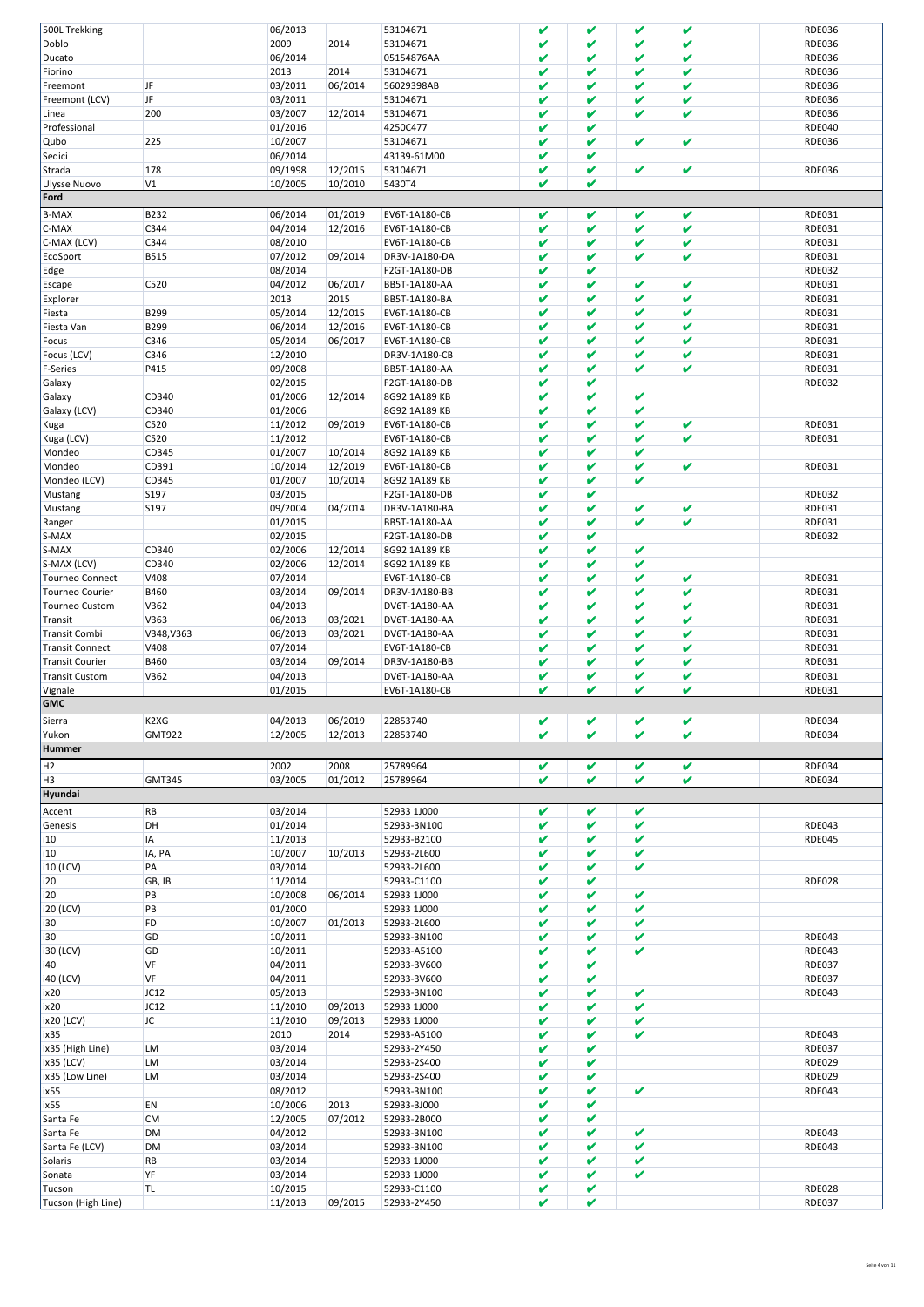| Tucson (Low Line)              |                          | 11/2013         | 09/2015 | 52933-2S400          | V           | V      |   |   |   | <b>RDE029</b>                  |
|--------------------------------|--------------------------|-----------------|---------|----------------------|-------------|--------|---|---|---|--------------------------------|
| Veloster                       | FS                       | 02/2011         |         | 52933-2V100          | V           | V      | V |   |   | <b>RDE045</b>                  |
| Veracruz                       |                          | 2008            | 2012    | 52933-3J000          | V           | V      |   |   |   |                                |
| Infiniti                       |                          |                 |         |                      |             |        |   |   |   |                                |
|                                |                          |                 |         |                      |             |        |   |   |   |                                |
| EX                             | P53B                     | 10/2007         | 03/2016 | 40700-1AY0A          | V           | V      | V |   |   |                                |
| FX                             | P53C                     | 03/2009         | 08/2014 | 40700-1AY0A          | V           | V<br>V | V |   |   |                                |
| G                              | L53A                     | 08/2006         | 03/2013 | 40700-1AY0A          | V           |        | V |   |   |                                |
| lм                             | L53E                     | 12/2009         | 09/2016 | 40700-JY00B          | V           | V      | V |   |   |                                |
| Q50                            | D53H                     | 04/2013         |         | 40700-3JA0A          | V           | V      | V |   |   |                                |
| Q60                            | L53A                     | 11/2013         |         | 40700-6WY0A          | V           | V      | V |   |   | <b>RDE039</b>                  |
| Q70                            | L53E                     | 11/2013         |         | 40700-6WY0A          | V           | V      | V |   |   | <b>RDE039</b>                  |
| QX50                           | P53B                     | 06/2014         |         | 40700-6WY0A          | V           | V      | V |   |   | <b>RDE039</b>                  |
| QX60                           | P42J                     | 04/2014         |         | 40700-3JA0A          | V           | V      | V |   |   |                                |
| QX70                           | P53C                     | 06/2014         |         | 40700-6WY0A          | V           | V      | V |   |   | <b>RDE039</b>                  |
| QX80                           | Z62                      | 01/2014         |         | 40700-JY00B          | V           | V      | V |   |   |                                |
| Jaguar                         |                          |                 |         |                      |             |        |   |   |   |                                |
| F-Type                         | X152                     | 06/2013         |         | LR066378             | V           |        |   |   |   | <b>RDE046</b>                  |
|                                |                          |                 |         |                      | V           | V      |   |   |   |                                |
| X350 Limousine                 |                          | 2005            | 2009    | C2Z15016             |             |        |   |   |   |                                |
| XF                             | X250                     | 11/2007         | 08/2015 | C2Z15016             | V           | V      |   |   |   |                                |
| XJ                             |                          | 2009            | 2014    | C2Z15016             | V           | V      |   |   |   |                                |
| XJ8                            |                          | 2006            | 2008    | C2Z15016             | V           | V      |   |   |   |                                |
| XK                             |                          | 2006            | 2014    | C2Z15016             | V           | V      |   |   |   |                                |
| <b>XKR</b>                     |                          | 2006            | 2014    | C2Z15016             | V           | V      |   |   |   |                                |
| X-Type                         |                          | 2007            | 2009    | C2Z15016             | V           | V      |   |   |   |                                |
| Jeep                           |                          |                 |         |                      |             |        |   |   |   |                                |
| Cherokee                       |                          | 03/2014         |         | 68239720AB           | V           | V      |   |   |   |                                |
| Commander                      |                          | 2008            | 2010    | 56029481AA           | V           | V      | V | V |   |                                |
| <b>Grand Cherokee</b>          |                          | 2002            | 2004    | 52088990AC           | V           | V      | V |   |   |                                |
| <b>Grand Cherokee</b>          |                          | 2011            | 2016    | 56029400AE           | V           | V      | V | V |   | <b>RDE036</b>                  |
| <b>Grand Cherokee</b>          | <b>Grand Cherokee IV</b> | 2007            | 2010    | 56029481AA           | V           | V      | V | V |   |                                |
|                                |                          | 2010            | 2013    |                      | V           | V      | V | V |   |                                |
| Liberty                        |                          |                 |         | 56029481AA           |             |        |   |   |   |                                |
| Patriot                        |                          | 2007            | 2014    | 56029481AA           | V           | V      | V | V |   |                                |
| Renegade                       |                          | 11/2014         |         | 56029481AA           | V           | V      | V | V |   |                                |
| Wrangler                       |                          | 2008            | 2009    | 56029359AA           | V           | V      | V | V |   |                                |
| Wrangler                       |                          | 2010            | 08/2010 | 56029481AA           | V           | V      | V | V |   |                                |
| Wrangler                       |                          | 2010            | 2016    | 56029398AA           | V           | V      | V | V |   | <b>RDE036</b>                  |
| Kia                            |                          |                 |         |                      |             |        |   |   |   |                                |
| Cadenza                        | VG                       | 10/2013         |         | 52933-2M650          | V           | V      | V |   |   | <b>RDE043</b>                  |
| Carens                         | <b>RP</b>                | 12/2012         |         | 52933-3N100          | V           | V      | V |   |   | <b>RDE043</b>                  |
| Carens (LCV)                   | <b>RP</b>                | 03/2014         |         | 52933-3N100          | V           | V      | V |   |   | <b>RDE043</b>                  |
| Ceed                           |                          | 2013            | 2013    | 52933-2L600          | V           | V      | V |   |   |                                |
| Ceed                           |                          | 2014            |         | 52933-3N100          | V           | V      | V |   |   | <b>RDE043</b>                  |
| Ceed                           | ED                       | 12/2006         | 03/2012 | 52933-2L600          | V           | V      | V |   |   |                                |
|                                | JD                       | 03/2012         | 2013    |                      | V           | V      | V |   |   | <b>RDE043</b>                  |
| Ceed                           |                          |                 |         | 52933-3N100          |             | V      |   |   |   |                                |
|                                | JD                       | 03/2014         |         | 52933-3N100          | V           |        | V |   |   | <b>RDE043</b>                  |
| Ceed (LCV)                     |                          | 06/2014         |         | 52933-A7100          | V           | V      |   |   |   | <b>RDE029</b>                  |
| Cerato                         | TD                       |                 |         |                      |             | V      |   |   |   | <b>RDE029</b>                  |
| Cerato                         | YD                       | 03/2013         |         | 52933-A7100          | V           |        |   |   |   |                                |
| <b>New Carens</b>              | <b>RP</b>                | 06/2013         |         | 52933-3N100          | V           | V      | V |   |   | <b>RDE043</b>                  |
| Optima                         | JF                       | 08/2015         |         | 52933-D4100          | $\mathbf v$ |        |   |   |   | <b>RDE044</b>                  |
| Optima                         | TF                       | 06/2013         | 07/2015 | 52933-2M650          | V           | V      | V |   |   | <b>RDE043</b>                  |
| Optima                         | TF                       | 09/2011         | 08/2013 | 52933 1J000          | V           | V      | V |   |   |                                |
| Picanto                        | TA                       | 06/2014         |         | 52933-B2100          | V           | V      | V |   |   | <b>RDE045</b>                  |
| Picanto (LCV)                  | TA                       | 06/2014         |         | 52933-B2100          | V           | V      | V |   |   | <b>RDE045</b>                  |
| Rio                            | QB                       | 01/2000         |         | 52933-3J000          | V           | V      |   |   |   |                                |
| Rio (High Line)                | QB                       | 07/2014         |         | 52933-3X305          | V           | V      |   |   |   | <b>RDE029</b>                  |
|                                |                          |                 |         |                      | V           | V      |   |   |   |                                |
| Rio (Low Line)                 | QB                       | 07/2014         |         | 52933-3V600          |             |        |   |   |   | <b>RDE037</b>                  |
| Sorento                        |                          | 2015            |         | 52933-2M650          | V           | V      | V |   |   | <b>RDE043</b>                  |
| Sorento                        | XM                       | 11/2009         | 12/2014 | 52933 1J000          | V<br>V      | V<br>V | V |   |   |                                |
| Sorento (LCV)                  | XM                       | 03/2014         |         | 52933-3J000          |             |        |   |   |   |                                |
| Soul                           | PS                       | 11/2013         |         | 52933-B2100          | V           | V      | V |   |   | <b>RDE045</b>                  |
| Soul                           | PS                       | 2009            | 11/2013 | 52933 1J000          | V           | V      | V |   |   |                                |
| Soul (LCV)                     | PS                       | 10/2013         |         | 52933-B2100          | V           | V      | V |   |   | <b>RDE045</b>                  |
| Sportage                       | QL                       | 01/2016         |         | 52933-D9100          | V           |        |   |   |   | <b>RDE044</b>                  |
| Sportage (LCV)                 | SL                       | 03/2014         |         | 52933-2S410          | V           | V      |   |   |   | <b>RDE029</b>                  |
| Sportage (Low Line)            | SL                       | 10/2013         |         | 52933-2S400          | V           | V      |   |   |   | <b>RDE029</b>                  |
| Venga                          | YN                       | 04/2014         |         | 52933 1J000          | V           | V      | V |   |   |                                |
| Venga (LCV)                    | YN                       | 10/2008         |         | 52933 1J000          | V           | V      | V |   |   |                                |
| Lamborghini                    |                          |                 |         |                      |             |        |   |   |   |                                |
| Aventador                      | $(LP700-4)$              | 2011            | 2019    | 7PP 907 275 F        |             |        |   |   | V | RDE011                         |
|                                |                          |                 |         |                      |             |        |   |   | V |                                |
| Gallardo                       |                          | 2007            | 2013    | 4F0 907 275 D        |             |        |   |   | V | RDE011                         |
| Huracan                        |                          | 03/2014         |         | 7PP 907 275 F        |             |        |   |   | v | RDE011                         |
| Murciélago                     | (LP640)                  | 2007            | 2013    | 4F0 907 275 D        |             |        |   |   |   | RDE011                         |
| Lancia                         |                          |                 |         |                      |             |        |   |   |   |                                |
| Flavia                         | JS.                      | 02/2014         |         | 68078768AA           | V           | V      | V | V |   |                                |
| Flavia                         | <b>JS27</b>              | 10/2010         | 2014    | 68078768AA           | V           | V      | V | V |   |                                |
| Thema                          | LХ                       | 01/2011         |         | 56029398AB           | V           | V      | V | V |   | <b>RDE036</b>                  |
| Voyager                        | <b>RT</b>                | 02/2011         | 10/2015 | 56029398AB           | V           | V      | V | V |   | <b>RDE036</b>                  |
| Voyager                        | RT, RU                   | 01/2011         | 10/2015 | 56029398AB           | V           | V      | V | V |   | <b>RDE036</b>                  |
| Voyager (LCV)                  | <b>RT</b>                | 01/2011         |         | 56029398AB           | V           | V      | V | V |   | <b>RDE036</b>                  |
| <b>Land Rover</b>              |                          |                 |         |                      |             |        |   |   |   |                                |
|                                |                          |                 |         |                      |             |        |   |   |   |                                |
| Discovery                      |                          | 02/2016         |         | LR066378             | V           |        |   |   |   | <b>RDE046</b>                  |
| Discovery 3                    |                          | 2005            | 2008    | LR031712             | V           |        |   |   |   | <b>RDE046</b>                  |
| Discovery 4<br>Discovery Sport |                          | 2009<br>10/2014 | 2015    | LR031712<br>LR066378 | V<br>V      |        |   |   |   | <b>RDE046</b><br><b>RDE046</b> |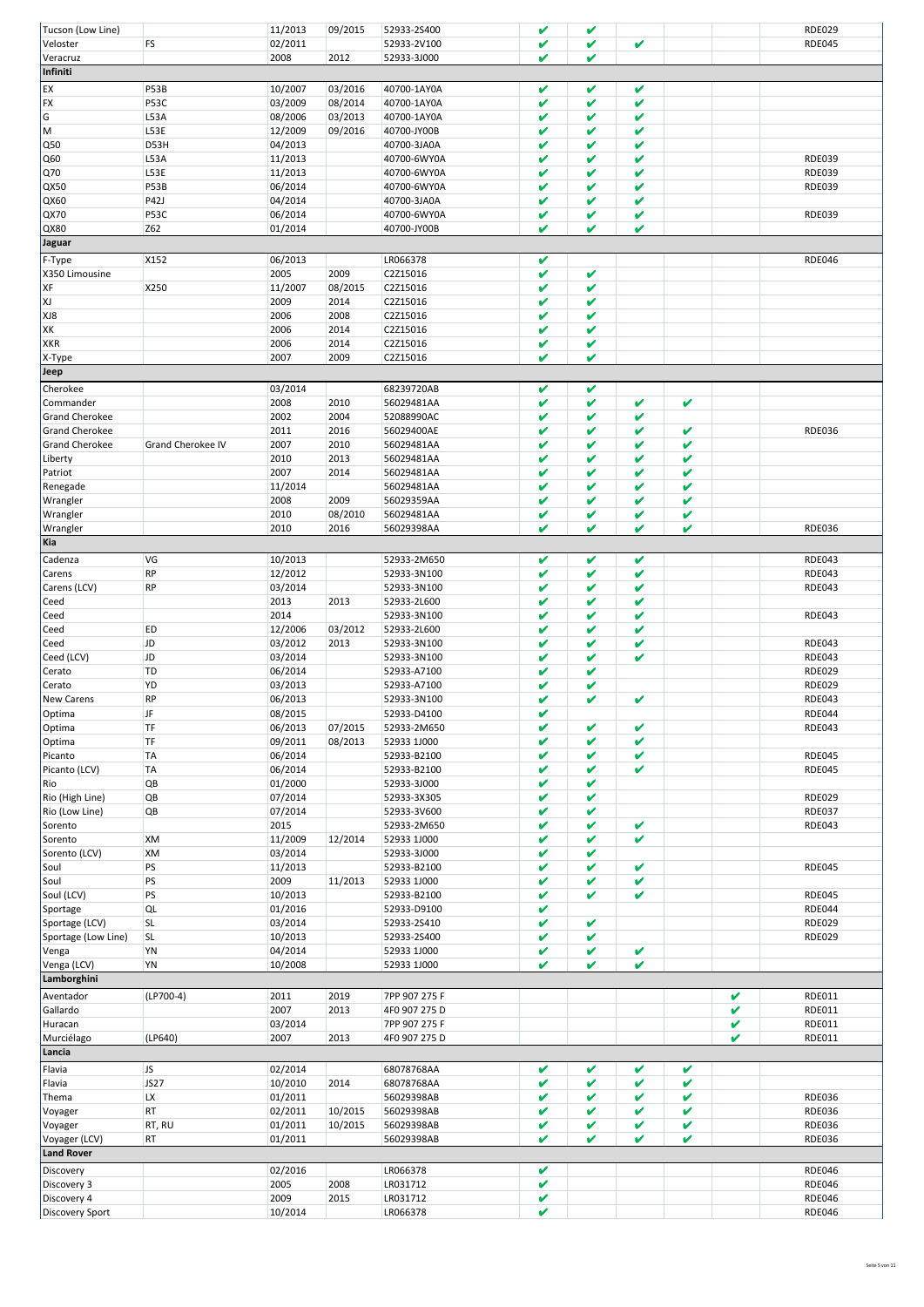| Range Rover             |                  | 2005    | 2014    | LR031712      | V |   |   |   |   | <b>RDE046</b> |
|-------------------------|------------------|---------|---------|---------------|---|---|---|---|---|---------------|
| Range Rover Evoque      |                  | 08/2015 |         | LR031712      | V |   |   |   |   | <b>RDE046</b> |
| Range Rover Evoque      |                  | 2011    | 2014    | LR031712      | V |   |   |   |   | <b>RDE046</b> |
| Range Rover III         | (LM)             | 2002    | 2003    | YDB000061     |   |   |   |   |   | <b>RDE003</b> |
|                         |                  |         |         |               |   |   |   |   |   |               |
| Range Rover Voque       |                  | 2005    | 2012    | LR031712      | V |   |   |   |   | <b>RDE046</b> |
| Lexus                   |                  |         |         |               |   |   |   |   |   |               |
| GS                      |                  | 2005    | 2011    | 42607-50011   | V | V | V |   |   |               |
|                         |                  |         |         |               |   |   |   |   |   |               |
| GS                      |                  | 2012    |         | 42607-02030   | V | V | V |   |   | <b>RDE042</b> |
| IS                      |                  | 06/2013 |         | 42607-02030   | V | V | V |   |   | <b>RDE042</b> |
| IS                      |                  | 2006    | 05/2013 | 42607-50011   | V | V | V |   |   |               |
| LS                      |                  | 2007    | 2014    | 42607-50011   | V | V | V |   |   |               |
|                         |                  |         |         |               |   |   |   |   |   |               |
| <b>NX</b>               |                  | 08/2014 |         | 42607-02031   | V | V | V |   |   | <b>RDE042</b> |
| Navigator               |                  | 2011    | 2014    | BB5T-1A180-AA | V | V | V | V |   | RDE031        |
| Elise                   | Monza            | 01/2008 | 2014    | 13227143      | V | V | V | V |   |               |
|                         |                  |         |         | 13227143      | V | V | V | V |   |               |
| Evora S                 | Eagle            | 01/2010 | 2014    |               |   |   |   |   |   |               |
| Exige S                 | Monza            | 01/2008 | 2014    | 13227143      | V | V | V | V |   |               |
| Maserati                |                  |         |         |               |   |   |   |   |   |               |
|                         |                  |         | 2015    | 248887        |   |   |   |   | V | RDE011        |
| Coupe                   | (M145)           | 07/2007 |         |               |   |   |   |   |   |               |
| Coupe                   | (M145)           | 2002    | 06/2007 | 185189        |   |   |   |   |   | <b>RDE001</b> |
| Ghibli                  | M157             | 11/2013 |         | 05154876AA    | V | V | V | V |   | <b>RDE036</b> |
| <b>Grand Cabrio</b>     |                  | 06/2010 | 06/2015 | 282189        |   |   |   |   | V | RDE011        |
| <b>Grand Cabrio</b>     | M147             | 07/2015 |         | 1616456580    | V | V | V | V |   | <b>RDE036</b> |
|                         |                  |         |         |               |   |   |   |   |   |               |
| <b>Grand Tourismo</b>   |                  | 09/2010 | 12/2013 | 282189        |   |   |   |   | V | RDE011        |
| <b>Grand Tourismo</b>   | M145             | 01/2014 |         | 1616456580    | V | V | V | V |   | <b>RDE036</b> |
| Levante                 | WM               | 04/2015 |         | 05154876AA    | V | V | V | V |   | <b>RDE036</b> |
|                         |                  | 01/2010 |         | 248887        |   |   |   |   | V | RDE011        |
| Quattroporte III        | (M139)           |         | 12/2012 |               |   |   |   |   |   |               |
| Quattroporte III        | (M139)           | 03/2004 | 2009    | 185189        |   |   |   |   |   | RDE001        |
| Quattroporte IV         | (M156)           | 01/2013 |         | 1616456580    | V | V | V | V |   | <b>RDE036</b> |
| <b>Maybach</b>          |                  |         |         |               |   |   |   |   |   |               |
|                         |                  |         |         |               |   |   |   |   |   |               |
| Maybach                 | 57               | 2002    | 2013    | A0055422318   |   |   |   |   |   | <b>RDE001</b> |
| Maybach                 | 62               | 2002    | 2013    | A0055422318   |   |   |   |   |   | <b>RDE001</b> |
| Mazda                   |                  |         |         |               |   |   |   |   |   |               |
|                         |                  |         |         |               |   |   |   |   |   |               |
| $\overline{\mathbf{c}}$ | <b>JO3</b>       | 05/2015 |         | BHB637140     | V | V |   |   |   |               |
| 2                       | <b>J64F</b>      | 2007    | 04/2015 | BBP337140B    | V | V |   |   |   |               |
| 3                       |                  | 2009    | 2014    | BBP337140B    | V | V |   |   |   |               |
|                         |                  |         |         |               |   |   |   |   |   |               |
| 5                       |                  | 2010    | 2014    | BBP337140B    | V | V |   |   |   |               |
| 6                       |                  | 2007    | 2014    | BBP337140B    | V | V |   |   |   |               |
| <b>B-Series</b>         | <b>J26E</b>      | 06/2015 |         | BB5T-1A180-AA | V | V | V | V |   | RDE031        |
| <b>BT-50</b>            | <b>J26E</b>      | 05/2011 |         | BB5T-1A180-AA | V | V | V | V |   | RDE031        |
|                         |                  |         |         |               |   |   |   |   |   |               |
| $CX-3$                  | <b>BCUV</b>      | 10/2014 |         | BBP337140B    | V | V |   |   |   |               |
| $CX-3$                  | J03K             | 01/2015 |         | BBP337140B    | V | V |   |   |   |               |
| $CX-7$                  | J31H             | 10/2009 |         | GS1D37140     | V | V |   |   |   |               |
| $CX-9$                  |                  | 2014    |         | BBP337140B    | V | V |   |   |   |               |
|                         |                  |         |         |               |   |   |   |   |   |               |
| $MX-5$                  | J04C             | 06/2005 | 09/2015 | GS1D37140     | V | V |   |   |   |               |
| $MX-5$                  | J12A             | 10/2015 |         | BHB637140     | V | V |   |   |   |               |
| McLaren                 |                  |         |         |               |   |   |   |   |   |               |
|                         |                  |         |         |               |   |   |   |   |   |               |
| 650S                    |                  | 04/2014 |         | 11B0015CP     |   |   |   |   | V | RDE011        |
| MP4-12C                 |                  | 08/2012 | 04/2014 | 11B0015CP     |   |   |   |   | V | RDE011        |
| P1                      |                  | 2013    |         | 11B0015CP     |   |   |   |   | V | RDE011        |
| Mercedes                |                  |         |         |               |   |   |   |   |   |               |
|                         |                  |         |         |               |   |   |   |   |   |               |
| A-Class                 | Q176             | 2012    | 2013    | A0009054100   | V | V | V | V |   | <b>RDE036</b> |
| A-Class                 | W176             | 2014    | 2019    | A0009050030   | V | V | V | V |   | <b>RDE036</b> |
|                         |                  | 2002    |         |               |   |   |   |   |   | RDE021        |
| Actros                  | MP2/MP3          |         | 2010    | A0085421518   |   |   |   |   |   |               |
| Actros                  | MP4              | 2011    |         | A0105420418   |   |   |   |   |   | RDE021        |
| <b>B-Class</b>          | T245             | 2011    | 2011    | A0035400217   | V | V | V | V |   | <b>RDE036</b> |
| <b>B-Class</b>          | W246/242         | 11/2011 | 2013    | A0009054100   | V | V | V | V |   | <b>RDE036</b> |
|                         |                  |         |         |               |   |   |   |   |   |               |
| <b>B-Class</b>          | W246/242         | 2014    | 2018    | A0009057200   | V | V | V | V |   | <b>RDE036</b> |
| C-Class                 | W204             | 2012    | 2013    | A0009054100   | V | V | V | V |   | <b>RDE036</b> |
| C-Class                 | W205             | 2014    | 2016    | A0009050030   | V | V | V | V |   | <b>RDE036</b> |
| C-Class Coupe           | C204             | 2014    |         | A0009057200   | V | V | V | V |   | <b>RDE036</b> |
| Citan                   | W415             | 09/2012 | 2014    | 40 70 093 22R | V | V | V |   |   | RDE024/RDE026 |
|                         |                  |         |         |               |   |   |   |   |   |               |
| CLA-Class               | C117             | 01/2013 | 2013    | A0009054100   | V | V | V | V |   | <b>RDE036</b> |
| CLA-Class               | C117             | 2014    |         | A0009050030   | V | V | V | V |   | <b>RDE036</b> |
| CL-Class                | C216             | 2009    | 2011    | A0035400217   | V | V | V | V |   | <b>RDE036</b> |
| CL-Class                | C216             | 2012    | 2013    | A0009054100   | V | V | V | V |   | <b>RDE036</b> |
|                         |                  |         |         |               |   |   |   |   |   |               |
| CL-Class                | C217             | 2014    |         | A0009057200   | V | V | V | V |   | <b>RDE036</b> |
| CLK-Class               |                  | 2007    | 2011    | A0035400217   | V | V | V | V |   | <b>RDE036</b> |
| <b>CLK-Class</b>        | C <sub>209</sub> | 2014    |         | A0009057200   | V | V | V | V |   | <b>RDE036</b> |
| CLS-Class               | C218             | 08/2009 | 2011    | A0035400217   | V | V | V | V |   | <b>RDE036</b> |
|                         |                  |         |         |               |   |   |   |   |   |               |
| CLS-Class               | C218             | 2012    | 2013    | A0009054100   | V | V | V | V |   | <b>RDE036</b> |
| CLS-Class               | C218             | 2014    | 2017    | A0009057200   | V | V | V | V |   | <b>RDE036</b> |
| <b>CLS-Class</b>        | C219             | 2004    | 06/2005 | A0055422318   |   |   |   |   |   | RDE001        |
| CLS-Class               | C219             | 2005    | 07/2009 | A0025408017   | V |   |   |   |   |               |
|                         |                  |         |         |               |   |   |   |   |   |               |
| E-Class                 | (W211)           | 2002    | 06/2005 | A0055422318   |   |   |   |   |   | <b>RDE001</b> |
| E-Class                 | W211             | 07/2005 | 06/2009 | A0025408017   | V |   |   |   |   |               |
| E-Class                 | (W212)           | 2014    | 10/2015 | A0009057200   | V | V | V | V |   | <b>RDE036</b> |
| E-Class                 | W212             | 07/2009 | 2011    | A0035400217   | V | V | V | V |   | <b>RDE036</b> |
|                         |                  |         |         |               |   |   |   |   |   |               |
| E-Class                 | W212             | 2012    | 2013    | A0009054100   | v | V | V | V |   | <b>RDE036</b> |
| E-Class                 | W213             | 11/2015 |         | A000 905 2102 | V |   |   |   |   | <b>RDE035</b> |
| E-Class AMG             | (W210)           | 1999    | 2002    | A0055422318   |   |   |   |   |   | RDE001        |
| G-Class                 | W463             | 03/2014 |         | A0009057200   | V | V | V | V |   | <b>RDE036</b> |
|                         |                  |         |         |               |   |   |   |   |   |               |
| G-Class                 | W463             | 2010    | 2011    | A0035400217   | V | V | V | V |   | <b>RDE036</b> |
| G-Class                 |                  |         | 2013    | A0009054100   | V | V | V | V |   | <b>RDE036</b> |
|                         | W463             | 2012    |         |               |   |   |   |   |   |               |
| GLA-Class               | X156             | 2014    |         | A0009050030   | V | V | V | V |   | <b>RDE036</b> |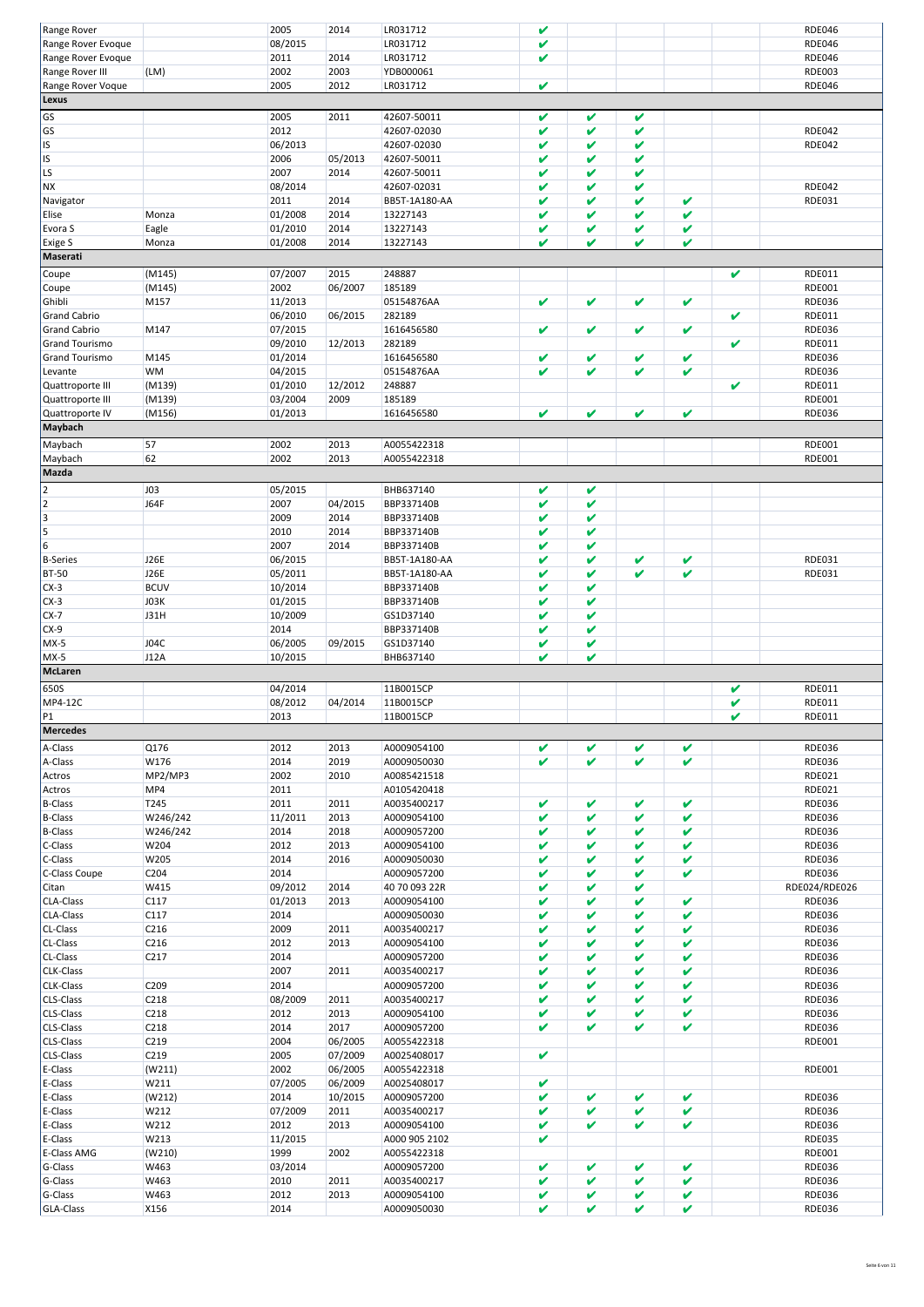| GLC                  | X253                | 2014               | 01/2015            | A0009050030                | V           | V            | V      | V | <b>RDE036</b> |
|----------------------|---------------------|--------------------|--------------------|----------------------------|-------------|--------------|--------|---|---------------|
| GL-Class             | X164                | 2006               | 2009               | A0025408017                | V           |              |        |   |               |
| GL-Class             | X164                | 2010               | 2011               | A0035400217                | V           | v            | V      | v | <b>RDE036</b> |
|                      |                     |                    |                    |                            |             |              |        |   |               |
| GL-Class             | X166                | 2012               | 2012               | A0009054100                | V           | V            | V      | V | <b>RDE036</b> |
| GL-Class             | X166                | 2013               |                    | A0009057200                | V           | V            | V      | V | <b>RDE036</b> |
| GLE-Coupe            | C292                | 01/2015            |                    | A0009050030                | V           | v            | V      | V | <b>RDE036</b> |
| GLK-Class            | X204                | 10/2015            |                    | A0009050030                | V           | V            | V      | V | <b>RDE036</b> |
| GLK-Class            | X204                | 12/2012            | 09/2015            | A0009054100                | V           | v            | V      | V | <b>RDE036</b> |
|                      |                     |                    |                    |                            |             |              |        |   |               |
| GLK-Class            | X204                | 2008               | 12/2012            | A0009054100                | V           | V            | V      | V | <b>RDE036</b> |
| GLK-Class            | X253                | 10/2015            |                    | A0009050030                | V           | V            | V      | V | <b>RDE036</b> |
| <b>GT CLASS</b>      | C190                | 01/2014            |                    | A0009050030                | V           | v            | V      | V | <b>RDE036</b> |
| ML-Class             | W164                | 2005               | 07/2009            | A0025408017                | V           |              |        |   |               |
| ML-Class             | W164                | 2010               | 2011               | A0035400217                | V           | v            | V      | V | <b>RDE036</b> |
|                      |                     |                    |                    |                            |             |              |        |   |               |
| ML-Class             | W166                | 07/2011            | 12/2012            | A0009054100                | V           | $\pmb{\vee}$ | V      | V | <b>RDE036</b> |
| ML-Class             | W166                | 07/2014            |                    | A0009050030                | V           | v            | V      | V | <b>RDE036</b> |
| R-Class              | V251                | 06/2005            | 07/2009            | A0025408017                | V           |              |        |   |               |
| R-Class              | V251                | 01/2013            |                    | A0009054100                | V           | v            | V      | v | <b>RDE036</b> |
|                      |                     |                    |                    |                            |             |              |        |   |               |
| R-Class              | V251                | 08/2009            | 12/2012            | A0009054100                | V           | V            | V      | V | <b>RDE036</b> |
| S-Class              | (W220)              | 07/1999            | 09/2005            | A0055422318                |             |              |        |   | RDE001        |
| S-Class              | W221                | 10/2005            | 06/2009            | A0025408017                | V           |              |        |   |               |
| S-Class              | (W222)              | 01/2013            | 11/2014            | A0009057200                | V           | v            | V      | V | <b>RDE036</b> |
| S-Class              | C217                | 07/2014            |                    | A0009050030                | V           | v            | V      | V | <b>RDE036</b> |
|                      |                     |                    |                    |                            |             |              |        |   |               |
| S-Class              | W221                | 07/2009            | 06/2013            | A0009054100                | V           | V            | V      | V | <b>RDE036</b> |
| S-Class              | W222                | 12/2014            |                    | A0009050030                | V           | V            | V      | V | <b>RDE036</b> |
| S-Class Coupe        | (C215)              | 1999               | 2005               | A0055422318                |             |              |        |   | <b>RDE001</b> |
| SL-Class             | (R230)              | 01/2001            | 05/2005            | A0055422318                |             |              |        |   | <b>RDE001</b> |
|                      |                     |                    |                    |                            |             |              |        |   |               |
| SL-Class             | R231                | 01/2013            | 05/2014            | A0009057200                | V           | V            | V      | V | <b>RDE036</b> |
| SL-Class             | R231                | 06/2014            |                    | A0009050030                | V           | V            | V      | V | <b>RDE036</b> |
| SL-Class             | R230                | 01/2005            | 07/2009            | A0025408017                | V           |              |        |   |               |
| SL-Class             | R231                | 08/2009            | 12/2012            | A0009054100                | V           | v            | V      | V | <b>RDE036</b> |
|                      |                     |                    |                    |                            |             |              |        |   |               |
| SLK-Class            | R172                | 01/2013            | 11/2014            | A0009057200                | V           | v            | V      | V | <b>RDE036</b> |
| SLK-Class            | R172                | 12/2010            | 12/2012            | A0009054100                | V           | V            | V      | V | <b>RDE036</b> |
| SLK-Class            | R172                | 12/2014            | 2017               | A0009050030                | V           | ✔            | V      | V | <b>RDE036</b> |
| SLR-Class            | (R199)              | 2004               | 2010               | A0055422318                |             |              |        |   | <b>RDE001</b> |
|                      |                     |                    |                    |                            |             |              |        |   |               |
| SLS-Class            | C197                | 01/2013            |                    | A0009057200                | V           | ✔            | V      | V | <b>RDE036</b> |
| SLS-Class            | C197                | 02/2010            | 12/2012            | A0009054100                | V           | ✔            | V      | V | <b>RDE036</b> |
| Sprinter             |                     | 2011               | 2011               | A0035400217                | V           | V            | V      | V | <b>RDE036</b> |
| Sprinter             |                     | 2012               | 2013               | A0009054100                | V           | V            | V      | V | <b>RDE036</b> |
|                      |                     |                    |                    |                            |             |              |        |   |               |
| Sprinter             | NCV3                | 06/2014            | 2016               | A0009057200                | V           | V            | V      | V | <b>RDE036</b> |
| V-Class              | W638                | 03/2014            |                    | A4479050500                | V           | ✔            | V      | V | <b>RDE036</b> |
| Viano                | <b>VS20</b>         | 06/2014            |                    | A4479050500                | V           | V            | V      | V | <b>RDE036</b> |
| Vito                 | <b>VS20</b>         | 07/2014            |                    | A4479050500                | $\mathbf v$ | ✔            | V      | V | <b>RDE036</b> |
|                      |                     |                    |                    |                            |             |              |        |   |               |
| Mini                 |                     |                    |                    |                            |             |              |        |   |               |
|                      |                     |                    |                    |                            |             |              |        |   |               |
|                      |                     |                    |                    |                            | V           | V            | V      |   |               |
| Cabrio               | (R57)               | 07/2014            |                    | 36 10 6 798 872            |             |              |        | V | <b>RDE017</b> |
| Clubman              | (F54)               | 07/2015            |                    | 36 10 6 856 209            | V           | v            | V      |   | <b>RDE027</b> |
| Clubman              | (F55)               | 11/2013            | 10/2016            | 36 10 6 856 209            | v           | v            | V      |   | <b>RDE027</b> |
| Countryman           | (R60)               | 07/2014            | 10/2016            | 36 10 6 798 872            | v           | v            | V      | V | <b>RDE017</b> |
|                      |                     |                    | 05/2015            | 36 10 6 798 872            | V           | v            | v      | V |               |
| Coupe                | (R58)               | 07/2014            |                    |                            |             |              |        |   | <b>RDE017</b> |
|                      | (F56)               | 11/2013            | 06/2015            | 36 10 6 856 209            | V           | v            | V      |   | <b>RDE027</b> |
| Hatchback<br>Paceman | (R61)               | 07/2014            | 10/2016            | 36 10 6 798 872            | v           | v            | v      | ✔ | <b>RDE017</b> |
| Roadster             | (R59)               | 07/2014            | 04/2015            | 36 10 6 798 872            | V           | V            | V      | V | <b>RDE017</b> |
| Mitsubishi           |                     |                    |                    |                            |             |              |        |   |               |
|                      |                     |                    |                    |                            |             |              |        |   |               |
| ASX                  | ZC                  | 06/2014            |                    | 4250C477                   | V           | V            |        |   | <b>RDE040</b> |
| ASX (LCV)            | ZC                  | 06/2014            |                    | 4250C477                   | V           | V            |        |   | <b>RDE040</b> |
| Attrange             | EL-L                | 03/2014            |                    | 4250C477                   | V           | V            |        |   | <b>RDE040</b> |
|                      |                     | 06/2014            |                    | 4250C477                   | v           | V            |        |   | <b>RDE040</b> |
| i-MiEV               | <b>TQ</b>           |                    |                    |                            |             |              |        |   |               |
| L200                 | CR                  | 11/2014            |                    | 4250C477                   | V           | V            |        |   | <b>RDE040</b> |
| Lancer               | GS41                | 06/2014            |                    | 4250C477                   | V           | V            |        |   | <b>RDE040</b> |
| Mirage               |                     | 03/2014            |                    | 4250C275                   | V           | V            |        |   | <b>RDE040</b> |
| Mirage G4            |                     | 03/2014            |                    | 4250C275                   | v           | V            |        |   | <b>RDE040</b> |
|                      |                     |                    |                    |                            | V           | V            |        |   |               |
|                      |                     | 03/2014            |                    | 4250C275                   |             |              |        |   | <b>RDE040</b> |
| Outlander            | RE                  | 06/2014            |                    | 4250C477                   | v           | V            |        |   | <b>RDE040</b> |
| Outlander (LCV)      | RE                  | 06/2014            |                    | 4250C477                   | V           | V            |        |   | <b>RDE040</b> |
| Montero<br>Pajero    | ΒK                  | 07/2014            |                    | 4250C275                   | v           | V            |        |   | <b>RDE040</b> |
| Pajero (LCV)         | BK                  | 07/2014            |                    | 4250C275                   | V           | V            |        |   | <b>RDE040</b> |
|                      |                     |                    |                    |                            |             |              |        |   |               |
| Shogun               |                     | 06/2014            |                    | 4250C275                   | v           | V            |        |   | <b>RDE040</b> |
| Spacestar            |                     | 03/2014            |                    | 4250C275                   | V           | V            |        |   | <b>RDE040</b> |
| Spacestar            | EL                  | 07/2014            |                    | 4250C275                   | v           | V            |        |   | <b>RDE040</b> |
| Nissan               |                     |                    |                    |                            |             |              |        |   |               |
|                      |                     |                    |                    |                            |             |              |        |   |               |
| 370Z                 | C53D                | 10/2008            |                    | 40700 JY00C                | V           | V            | V      |   |               |
| 370Z                 | RC53D               | 03/2009            |                    | 40700-JY00B                | V           | V            | V      |   |               |
| Almera               |                     | 05/2013            |                    | 40700-3VU0A                | V           | V            | V      |   | <b>RDE038</b> |
| Cabstar              |                     | 2006               | 2017               | 40700-3VU0A                | V           | V            | V      |   | <b>RDE038</b> |
|                      |                     |                    |                    |                            |             |              |        |   |               |
| C-Hatch              |                     | 10/2014            |                    | 40700-3VU0A                | V           | V            | V      |   | <b>RDE038</b> |
| Cube                 | <b>X12B</b>         | 10/2008            | 09/2014            | 40700-JY00B                | V           | V            | V      |   |               |
| Evalia               |                     | 03/2014            |                    | 40700-3VU0A                | V           | V            | V      |   | <b>RDE038</b> |
| GT-R                 | D52E                | 09/2007            | 12/2015            | 40700 JY00C                | V           | V            | V      |   |               |
|                      |                     |                    |                    |                            | V           | V            | V      |   |               |
| Juke                 |                     | 05/2010            | 09/2015            | 40700-6WY0A                |             |              |        |   | <b>RDE039</b> |
| Juke                 |                     | 10/2015            |                    | 40700-6WY0A                | V           | V            | V      |   | <b>RDE039</b> |
| Juke (LCV)           |                     | 05/2010            | 09/2015            | 40700-6WY0A                | V           | V            | V      |   | <b>RDE039</b> |
| Leaf                 | <b>B12G</b>         | 10/2010            | 2013               | 40700-62B0A                | V           | V            | V      |   | <b>RDE039</b> |
|                      |                     |                    |                    |                            | V           | V            | V      |   |               |
| Leaf                 | <b>B12G</b>         | 2013               | 2017               | 40700-6WY0A                |             |              |        |   | <b>RDE039</b> |
| Micra                |                     | 2013               |                    | 40700-3HN0B                | V           | V            | V      |   | <b>RDE039</b> |
| Murano<br>Navara     | P42D<br><b>H60A</b> | 10/2007<br>01/2015 | 03/2015<br>06/2020 | 40700-JY00B<br>40700-JY00B | V<br>V      | V<br>V       | V<br>V |   |               |

Seite 7 von 11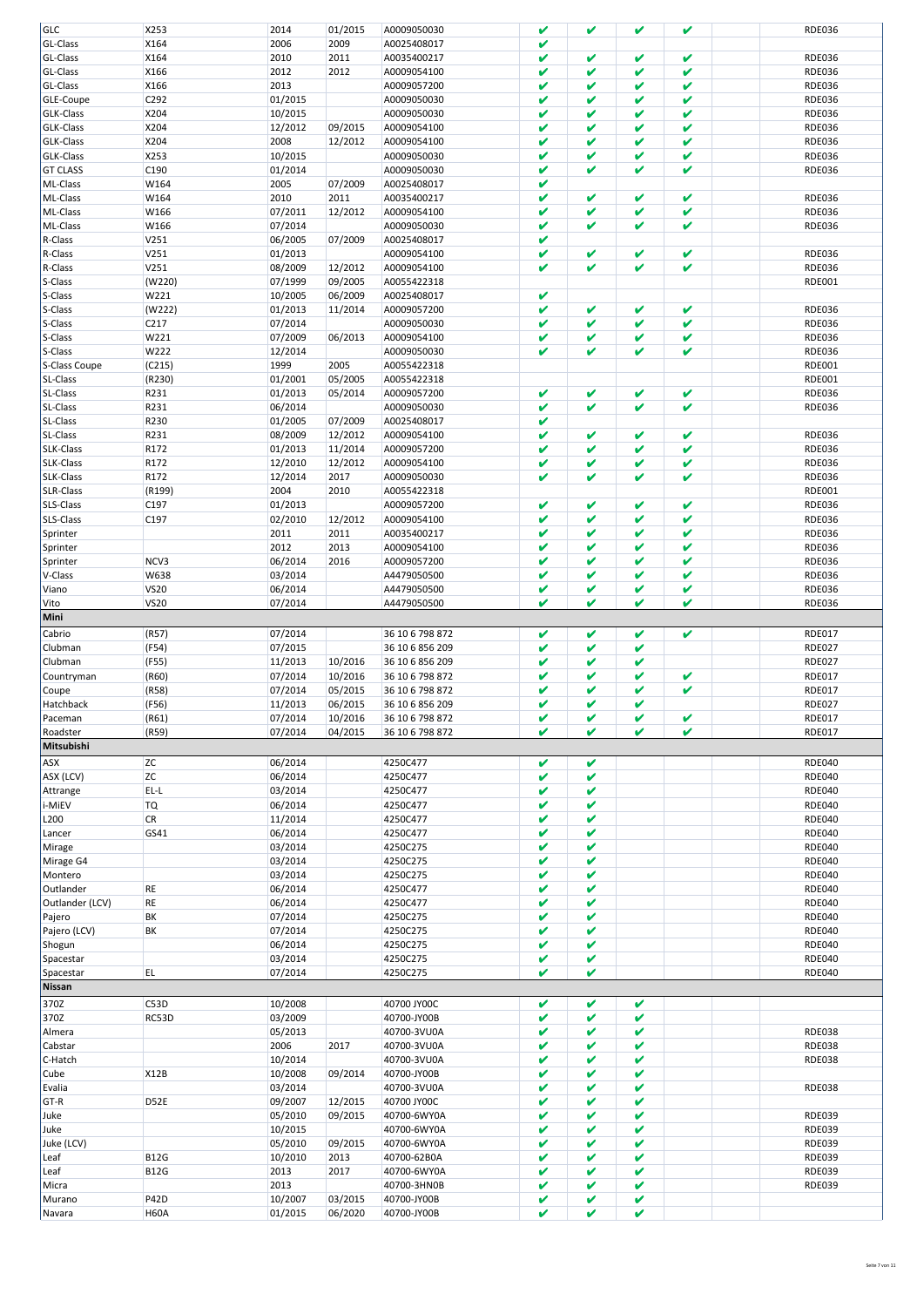|                  | H61B               | 10/2004 | 10/2014 | 40700-JY00B   | V            | V            | V            |             |               |
|------------------|--------------------|---------|---------|---------------|--------------|--------------|--------------|-------------|---------------|
| Navara           |                    |         |         |               |              |              |              |             |               |
| Note             |                    | 2013    | 2014    | 40700-3VU0A   | V            | V            | V            |             | <b>RDE038</b> |
| Note (LCV)       |                    | 03/2012 |         | 40700-3VU0A   | V            | V            | V            |             | <b>RDE038</b> |
| <b>NV200</b>     |                    | 04/2014 |         | 40700-3VU0A   | V            | V            | V            |             | <b>RDE038</b> |
| <b>NVP300</b>    |                    | 01/2015 |         | 40700-JY00B   | V            | V            | V            |             |               |
|                  |                    |         |         |               |              |              |              |             |               |
| Pathfinder       |                    | 06/2013 | 06/2015 | 40700-3JA0A   | V            | V            | V            |             |               |
| Pathfinder       |                    | 06/2015 |         | 40700-3JA0A   | V            | V            | V            |             |               |
| Pathfinder (LCV) |                    | 06/2013 |         | 40700-3JA0A   | V            | V            | V            |             |               |
|                  |                    |         |         |               |              |              |              |             |               |
| Pixo             | YC5                | 01/2009 | 12/2014 | 40700-JY00B   | V            | V            | V            |             |               |
| Primastar        |                    | 2014    |         | 40 70 093 22R | V            | V            | V            |             | RDE024/RDE026 |
| Pulsar           |                    | 03/2014 |         | 40700-3VU0A   | V            | V            | V            |             | <b>RDE038</b> |
|                  |                    |         |         |               |              |              |              |             |               |
| Qashqai          |                    | 2013    |         | 40700-3VU0A   | V            | V            | V            |             | <b>RDE038</b> |
| Qashqai (LCV)    |                    | 12/2013 |         | 40700-3VU0A   | V            | V            | V            |             | <b>RDE038</b> |
| X-Trail          |                    | 11/2013 |         | 40700-3VU0A   | V            | V            | V            |             | <b>RDE038</b> |
| X-Trail (LCV)    |                    |         |         |               | V            | V            | V            |             |               |
|                  |                    | 11/2013 |         | 40700-3VU0A   |              |              |              |             | <b>RDE038</b> |
| Opel             |                    |         |         |               |              |              |              |             |               |
| Adam             | GM4403             | 01/2013 | 07/2014 | 13581562      | V            | V            | V            |             | <b>RDE033</b> |
|                  |                    |         |         |               |              |              |              |             |               |
| Adam             | GM4403             | 08/2014 |         | 13581561      | V            | V            | V            | V           | <b>RDE034</b> |
| Adam (LCV)       | GM4403             | 03/2014 |         | 13581561      | V            | V            | V            | V           | <b>RDE034</b> |
|                  | D <sub>1</sub> JOI | 09/2011 |         | 13348393      | V            | V            | V            |             | <b>RDE033</b> |
| Ampera           |                    |         | 12/2015 |               |              |              |              |             |               |
| Antara           | C105               | 01/2015 |         | 13581561      | V            | V            | V            | V           | <b>RDE034</b> |
| Antara           | C105               | 08/2006 | 11/2010 | 25789964      | V            | V            | V            | V           | <b>RDE034</b> |
| Antara           | C105               | 11/2010 | 12/2014 | 22853740      | V            | V            | V            | V           | <b>RDE034</b> |
|                  |                    |         |         |               |              |              |              |             |               |
| Antara (LCV)     | C105               | 08/2006 |         | 25789964      | V            | V            | V            | V           | <b>RDE034</b> |
| Astra GTC        |                    | 06/2014 |         | 13581560      | V            | V            | V            |             | <b>RDE033</b> |
|                  |                    |         |         | 13354312      | V            | V            | V            | V           |               |
| Astra H          | GM A3300           | 01/2004 | 12/2010 |               |              |              |              |             |               |
| Astra J          | GM P3400           | 06/2014 |         | 13581560      | V            | V            | V            |             | <b>RDE033</b> |
| Astra J          | GM P3400           | 09/2011 | 05/2014 | 13348393      | V            | V            | V            |             | <b>RDE033</b> |
|                  |                    |         |         |               |              |              |              |             |               |
| Astra J          | GM P3400           | 10/2009 | 09/2011 | 13327259      | V            | V            | V            |             | <b>RDE033</b> |
| Astra K          |                    | 07/2015 |         | 13594222      | V            | V            | V            | V           | <b>RDE034</b> |
| Astra Van        | D2JO, GM, P3400    | 01/2013 | 05/2014 | 13348393      | V            | V            | V            |             | <b>RDE033</b> |
|                  |                    |         |         |               |              |              |              |             |               |
| Astra Van        | GM P3400           | 06/2014 |         | 13581560      | V            | V            | V            |             | <b>RDE033</b> |
| Cascada          | D <sub>1</sub> AO  | 01/2013 | 05/2014 | 13348393      | V            | V            | V            |             | <b>RDE033</b> |
| Cascada          | D <sub>1</sub> AO  | 06/2014 | 2015    | 13581560      | V            | V            | V            |             | <b>RDE033</b> |
|                  |                    |         |         |               |              |              |              |             |               |
| Combo D          |                    | 06/2014 |         | 53104671      | V            | V            | V            | V           | <b>RDE036</b> |
| Corsa C          |                    | 2006    | 2006    | 13581562      | V            | V            | V            |             | <b>RDE033</b> |
| Corsa D          |                    | 2007    | 11/2014 | 13581562      | V            | V            | V            |             | <b>RDE033</b> |
|                  |                    |         |         |               |              |              |              |             |               |
| Corsa D OPC      |                    | 06/2014 | 11/2014 | 13581560      | V            | V            | V            |             | <b>RDE033</b> |
| Corsa E          | GM 4530            | 10/2014 |         | 13581561      | V            | V            | V            | V           | <b>RDE034</b> |
| Corsa Van        |                    | 2015    |         | 13581561      | V            | V            | V            | V           | <b>RDE034</b> |
|                  |                    |         |         |               |              |              |              |             |               |
| Insignia         | GM G3700           | 09/2011 | 04/2014 | 13348393      | V            | V            | V            |             | <b>RDE033</b> |
| Insignia         | GM G3700           | 10/2008 | 09/2011 | 13327259      | V            | V            | V            |             | <b>RDE033</b> |
| Insignia         | GM3700             | 05/2014 | 2015    | 13581560      | V            | V            | V            |             | <b>RDE033</b> |
|                  |                    |         |         |               |              |              |              |             |               |
|                  |                    |         |         |               |              |              |              |             |               |
| Karl             |                    | 01/2015 |         | 13598773      | V            | V            | V            | V           | <b>RDE034</b> |
|                  | GM S4470           |         |         |               | V            | V            | V            | V           |               |
| Meriva           |                    | 08/2014 |         | 13581561      |              |              |              |             | <b>RDE034</b> |
| Mokka            | G1UO               | 06/2012 |         | 22853740      | V            | V            | V            | V           | <b>RDE034</b> |
| Movano           |                    | 2010    |         | 40700-3VU0A   | V            | V            | V            |             | <b>RDE038</b> |
|                  |                    |         |         |               | V            | V            | V            |             |               |
| Movano B         |                    | 2014    |         | 40 70 093 22R |              |              |              |             | RDE024/RDE026 |
| Movano Combi     |                    | 2010    |         | 40700-3VU0A   | V            | V            | V            |             | <b>RDE038</b> |
| Signum           |                    | 2002    | 2009    | 13172567      | $\mathbf{v}$ | $\mathbf{v}$ | $\mathbf{v}$ | $\mathbf v$ |               |
| Vectra B         | GM Z3200           | 01/2002 | 09/2008 | 13172567      | V            | V            | V            | V           |               |
|                  |                    |         |         |               |              |              |              |             |               |
| Vectra Estate    |                    | 2005    | 2009    | 13172567      | V            | V            | V            | V           |               |
| Vivaro B         | X82                | 09/2014 |         | 40 70 016 28R | V            | V            | V            |             | RDE024/RDE026 |
|                  |                    |         |         |               | V            | V            | V            |             |               |
| Zafira B         |                    | 06/2014 | 11/2014 | 13581560      |              |              |              |             | RDE033        |
| Zafira B         | GM A3370           | 07/2005 | 06/2014 | 13354312      | V            | V            | V            | V           |               |
| Zafira C         | GM A3370           | 06/2011 | 09/2016 | 13348393      | V            | V            | V            |             | <b>RDE033</b> |
|                  |                    |         |         |               |              |              |              |             |               |
| Zafira Tourer C  |                    | 06/2014 |         | 13581560      | V            | V            | V            |             | <b>RDE033</b> |
| Zafira Tourer C  |                    | 2009    | 05/2014 | 13348393      | V            | V            | V            |             | <b>RDE033</b> |
| Peugeot          |                    |         |         |               |              |              |              |             |               |
|                  |                    |         |         |               |              | v            |              |             |               |
| 1007             |                    | 2005    | 2009    | 5430T4        | V            |              |              |             |               |
| 207              |                    | 09/2013 | 06/2016 | 9811536380    | V            |              |              |             |               |
| 207              |                    | 11/2005 | 09/2013 | 5430T4        | V            | V            |              |             |               |
|                  |                    |         |         |               | V            |              |              |             |               |
| 208              |                    | 2012    |         | 9802003680    |              |              |              |             |               |
| 3008             |                    | 09/2013 | 09/2016 | 9811536380    | V            |              |              |             |               |
| 3008             |                    | 11/2008 | 09/2013 | 5430W0        | V            |              |              |             |               |
|                  |                    |         |         |               | V            |              |              |             |               |
| 3008 (LCV)       | <b>T84</b>         | 11/2008 |         | 5430W0        |              |              |              |             |               |
| 301              | M3/M4              | 10/2012 | 12/2019 | 9811536380    | V            |              |              |             |               |
| 307              |                    | 01/2003 | 03/2007 | 5430T4        | V            | V            |              |             |               |
|                  |                    |         |         |               | V            |              |              |             |               |
| 307              |                    | 03/2007 | 12/2007 | 5430W0        |              |              |              |             |               |
| 308              |                    | 04/2007 | 09/2013 | 5430W0        | V            |              |              |             |               |
| 308              |                    | 09/2013 | 01/2015 | 9811536380    | V            |              |              |             |               |
|                  |                    |         |         |               |              |              |              |             |               |
| 308 SW           |                    | 2008    | 2012    | 9673860880    | V            |              |              |             |               |
| 4008             | J3                 | 06/2014 |         | 1612477080    | V            | V            |              |             | <b>RDE040</b> |
| 4008 (LCV)       | J3                 | 06/2014 |         | 1612477080    | V            | V            |              |             | <b>RDE040</b> |
|                  |                    |         |         |               |              |              |              |             |               |
| 407              |                    | 01/2004 | 12/2010 | 5430T4        | V            | V            |              |             |               |
| 407 Coupe        |                    | 2004    | 2010    | 5430T4        | V            | V            |              |             |               |
| 407 SW           |                    | 2004    | 2011    | 5430T4        | V            | V            |              |             |               |
|                  |                    |         |         |               |              |              |              |             |               |
| 408              |                    | 06/2014 |         | 9811536380    | V            |              |              |             |               |
| 5008             |                    | 09/2009 | 09/2013 | 5430W0        | V            |              |              |             |               |
| 5008             |                    | 09/2013 |         | 9811536380    | V            |              |              |             |               |
|                  |                    |         |         |               | V            |              |              |             |               |
| 5008 (LCV)       |                    | 09/2009 |         | 9811536380    |              |              |              |             |               |
| 508              |                    | 09/2010 | 09/2013 | 5430T4        | V            | V            |              |             |               |
| 508              |                    | 09/2013 | 06/2017 | 9811536380    | V            |              |              |             |               |
| 508 (LCV)        |                    | 09/2010 |         | 9811536380    | V            |              |              |             |               |
| <b>508 RHX</b>   |                    | 01/2012 | 09/2013 | 5430T4        | V            | V            |              |             |               |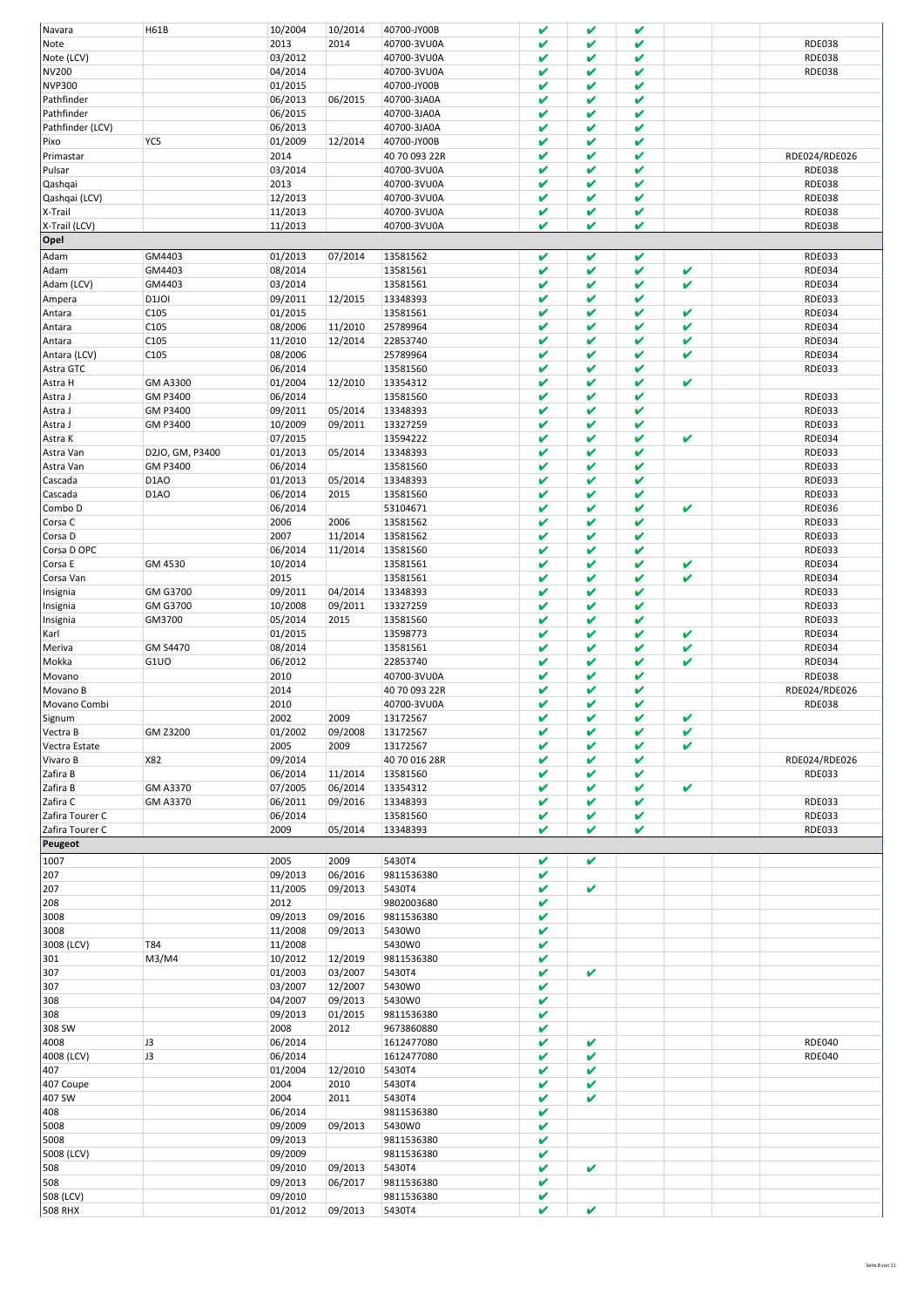| <b>508 RHX</b>                |                 | 09/2013         | 12/2017         | 9811536380                 | V            |   |   |   |   |                                |
|-------------------------------|-----------------|-----------------|-----------------|----------------------------|--------------|---|---|---|---|--------------------------------|
|                               |                 |                 |                 |                            |              |   |   |   |   |                                |
| 607 II                        | Z <sub>8</sub>  | 10/2004         | 03/2009         | 5430T4                     | V            | V |   |   |   |                                |
| 807                           |                 | 10/2004         | 06/2014         | 5430T4                     | V            | V |   |   |   |                                |
| Bipper                        |                 | 01/2013         | 2014            | 5430W0                     | V            |   |   |   |   |                                |
|                               |                 | 12/2013         |                 | 05154876AA                 | V            | V | V | V |   | <b>RDE036</b>                  |
| Boxer                         |                 |                 |                 |                            |              |   |   |   |   |                                |
| <b>Boxer Combi</b>            | X2/50           | 12/2013         |                 | 05154876AA                 | V            | V | V | V |   | <b>RDE036</b>                  |
| iOn                           | J3              | 06/2014         |                 | 1612477080                 | V            | V |   |   |   | <b>RDE040</b>                  |
| iOn (LCV)                     | J3              | 06/2014         |                 | 1612477080                 | V            | V |   |   |   | <b>RDE040</b>                  |
|                               |                 |                 |                 |                            |              |   |   |   |   |                                |
| Partner                       |                 | 01/2008         | 10/2013         | 5430W0                     | V            |   |   |   |   |                                |
| Partner                       | B <sub>9</sub>  | 06/2014         |                 | 9811536380                 | V            |   |   |   |   |                                |
| Partner Tepee                 | B9              | 06/2014         |                 | 9811536380                 | V            |   |   |   |   |                                |
|                               |                 |                 |                 |                            |              |   |   |   |   |                                |
| Partner Van                   | B9              | 06/2014         |                 | 9811536380                 | V            |   |   |   |   |                                |
| <b>RCZ</b>                    |                 | 09/2013         | 12/2016         | 9811536380                 | V            |   |   |   |   |                                |
| <b>RCZ</b>                    |                 | 12/2009         | 09/2013         | 5430W0                     | V            |   |   |   |   |                                |
|                               |                 |                 |                 |                            |              |   |   |   |   |                                |
| Porsche                       |                 |                 |                 |                            |              |   |   |   |   |                                |
| 911                           | (991)           | 09/2015         |                 | 5Q0907275                  | V            | V | V | V |   | <b>RDE018</b>                  |
| 911                           | (991)           | 12/2011         |                 | 7PP 907 275 F              |              |   |   |   | V |                                |
|                               |                 |                 | 08/2015         |                            |              |   |   |   |   | <b>RDE011</b>                  |
| 911                           | (997)           | 07/2004         | 03/2008         | 997 606 021 01             |              |   |   |   |   | <b>RDE001</b>                  |
| 911                           | $(997-2)$       | 04/2008         | 2011            | 997 606 021 20             |              |   |   |   | V | <b>RDE011</b>                  |
|                               |                 | 2013            |                 | 7PP 907 275 F              |              |   |   |   | V | <b>RDE011</b>                  |
| 918 Spyder                    |                 |                 |                 |                            |              |   |   |   |   |                                |
| Boxster                       | (981)           | 2012            | 02/2016         | 7PP 907 275 F              |              |   |   |   | V | <b>RDE011</b>                  |
| Boxster                       | (987)           | 2004            | 2008            | 997 606 021 01             |              |   |   |   |   | <b>RDE001</b>                  |
|                               | $(987-2)$       | 2008            | 2011            | 997 606 021 20             |              |   |   |   | V | <b>RDE011</b>                  |
| Boxster                       |                 |                 |                 |                            |              |   |   |   |   |                                |
| Boxster                       | 982             | 03/2016         |                 | 5Q0907275                  | V            | V | V | V |   | <b>RDE018</b>                  |
| Carrera GT                    | 980             | 07/2003         | 04/2006         | 997 606 021 00             |              |   |   |   |   | <b>RDE001</b>                  |
|                               | $(955-92A)$     | 06/2010         | 05/2014         | 958 361 661 00             |              |   |   |   | V | <b>RDE011</b>                  |
| Cayenne                       |                 |                 |                 |                            |              |   |   |   |   |                                |
| Cayenne                       | (955-92A)(E2II) | 05/2014         |                 | 5Q0907275                  | V            | V | V | V |   | <b>RDE018</b>                  |
| Cayenne                       | $(955-9PA)$     | 2002            | 2006            | 955 361 661 00             |              |   |   |   |   | <b>RDE005</b>                  |
|                               |                 | 02/2007         | 2010            | 955 606 021 00             |              |   |   |   | V | <b>RDE011</b>                  |
| Cayenne                       | (955-9PA1)      |                 |                 |                            |              |   |   |   |   |                                |
| Cayman                        | (981C)          | 2013            | 09/2016         | 7PP 907 275 F              |              |   |   |   | V | <b>RDE011</b>                  |
| Cayman                        | (987C)          | 2005            | 2008            | 997 606 021 00             |              |   |   |   |   | <b>RDE001</b>                  |
| Cayman                        | (987C2)         | 2009            | 2013            | 958 361 661 00             |              |   |   |   | V | <b>RDE011</b>                  |
|                               |                 |                 |                 |                            |              |   |   |   |   |                                |
| Cayman                        | 982C            | 10/2016         |                 | 5Q0907275                  | V            | V | V | V |   | <b>RDE018</b>                  |
| GT3                           | (997)           | 03/2006         | 2009            | 997 606 021 00             |              |   |   |   |   | <b>RDE001</b>                  |
| GT3                           | $(997-2)$       | 01/2017         |                 | 5Q0907275                  | V            | V | V | V |   | <b>RDE018</b>                  |
|                               |                 |                 |                 |                            |              |   |   |   |   |                                |
| GT3                           | $(997-2)$       | 05/2009         | 12/2016         | 7PP 907 275 F              |              |   |   |   | V | <b>RDE011</b>                  |
| Macan                         | (95B)           | 11/2013         | 2020            | 5Q0907275                  | V            | V | V | V |   | <b>RDE018</b>                  |
| Panamera                      | (970)           | 04/2013         | 2019            | 5Q0907275                  | V            | V | V | V |   | <b>RDE018</b>                  |
|                               |                 |                 |                 |                            |              |   |   |   |   |                                |
| Panamera                      | (970)           | 2009            | 2013            | 997 606 021 20             |              |   |   |   | V | RDE011                         |
| Renault                       |                 |                 |                 |                            |              |   |   |   |   |                                |
|                               |                 |                 |                 |                            |              |   |   |   |   |                                |
| Captur                        | <b>J87</b>      | 01/2013         | 11/2015         | 40 70 016 28R              | V            | V | V |   |   | RDE024/RDE026                  |
| Clio IV                       | X65             | 06/2014         | 11/2015         | 40 70 016 28R              | V            | V | V |   |   | RDE024/RDE026                  |
|                               |                 |                 |                 |                            |              |   |   |   |   |                                |
|                               |                 |                 |                 |                            |              |   |   |   |   |                                |
| Clio IV                       | X98             | 06/2014         | 11/2015         | 40 70 016 28R              | V            | V | V |   |   | RDE024/RDE026                  |
| Clio Van                      | X98             | 06/2014         |                 | 40 70 016 28R              | V            | V | V |   |   | RDE024/RDE026                  |
| <b>Espace V</b>               | CMF1            | 06/2015         |                 | 40700-4CB0A                | V            | V | V |   |   | <b>RDE038</b>                  |
|                               |                 |                 |                 |                            |              |   |   |   |   |                                |
| Fluence                       | LFF             | 01/2016         |                 | 40700-4CB0A                | V            | V | V |   |   | <b>RDE038</b>                  |
| Kadjar                        | CMF1            | 03/2015         |                 | 40700-4CB0A                | V            | V | V |   |   | <b>RDE038</b>                  |
| Kangoo                        | X61             | 10/2007         | 06/2015         | 40 70 016 28R              | V            | V | V |   |   | RDE024/RDE026                  |
|                               |                 |                 |                 |                            |              |   |   |   |   |                                |
| Kangoo Passenger              | X61             | 10/2007         | 06/2015         | 40 70 016 28R              | V            | V | V |   |   | RDE024/RDE026                  |
| Koleos                        | H45             | 01/2014         | 02/2015         | 40700-3VU0A                | v            | V | v |   |   | RDE038                         |
| Koleos                        | H45             | 02/2008         | 12/2013         | 40700-1AY0A                | V            | V | V |   |   |                                |
|                               |                 |                 |                 |                            |              |   |   |   |   |                                |
| Koleos (LCV)                  | H45             | 02/2008         | 12/2013         | 40 70 016 28R              | V            | V | V |   |   | RDE024/RDE026                  |
| Master                        | X62             | 11/2009         | 09/2020         | 40 70 016 28R              | V            | V | V |   |   | RDE024/RDE026                  |
|                               |                 |                 |                 |                            | V            | V | V |   |   | RDE024/RDE026                  |
| Master Passenger              | X62             | 11/2009         |                 | 40 70 016 28R              |              |   |   |   |   |                                |
| Megane                        | <b>BFB</b>      | 01/2016         |                 | 40700-4CB0A                | V            | V | V |   |   | <b>RDE038</b>                  |
| Symbol/Thalia                 | L52             | 04/2013         | 03/2020         | 40 70 016 28R              | V            | V | V |   |   | RDE024/RDE026                  |
| Talisman                      | LFD             | 01/2016         |                 | 40700-4CB0A                | V            | V | V |   |   | <b>RDE038</b>                  |
|                               |                 |                 |                 |                            |              |   |   |   |   |                                |
| Trafic                        | X82             | 03/2014         | 03/2026         | 40 70 016 28R              | V            | V | V |   |   | RDE024/RDE026                  |
| <b>Trafic Passenger</b>       | X82             | 03/2014         |                 | 40 70 016 28R              | V            | V | V |   |   | RDE024/RDE026                  |
| Twingo                        | X07             | 03/2014         |                 | 40 70 016 28R              | V            | V | V |   |   | RDE024/RDE026                  |
|                               |                 |                 |                 |                            | V            | V | V |   |   |                                |
| Twingo                        | <b>X44</b>      | 01/2007         | 09/2016         | 40 70 016 28R              |              |   |   |   |   | RDE024/RDE026                  |
| Wind                          | X33             | 06/2010         | 09/2016         | 40 70 016 28R              | V            | V | V |   |   | RDE024/RDE026                  |
| <b>Rolls Royce</b>            |                 |                 |                 |                            |              |   |   |   |   |                                |
|                               |                 |                 |                 |                            |              |   |   |   |   |                                |
| Cabrio                        | (RR02)          | 2009            | 2011            | 36 23 67 98 726            |              |   |   |   | V | <b>RDE008</b>                  |
| Drophead Coupe                | (RR02)          | 2009            | 2011            | 36 23 67 98 726            |              |   |   |   | V | <b>RDE008</b>                  |
| Ghost                         | (RR04)          | 2009            | 2010            | 36 23 67 98 726            |              |   |   |   | V | <b>RDE008</b>                  |
|                               |                 |                 |                 |                            |              |   |   |   |   |                                |
| Ghost                         | (RR04)          | 2010            |                 | 36 10 6 790 054            | $\checkmark$ | V | V | V |   | RDE012                         |
| Phantom                       | <b>RR01</b>     | 2007            | 2011            | 36 23 6 781 847            |              |   |   |   | V | <b>RDE008</b>                  |
| Phantom                       | <b>RR01</b>     | 2012            |                 | 36 10 6 856 227            | V            | V | V | V |   | RDE012                         |
|                               |                 |                 |                 |                            |              |   |   |   |   |                                |
| Phantom                       | <b>RR05</b>     | 01/2016         |                 | 36 10 6 856 227            | V            | V | V | V |   | RDE012                         |
| <b>Saab</b>                   |                 |                 |                 |                            |              |   |   |   |   |                                |
|                               |                 |                 |                 |                            |              |   |   |   |   |                                |
| 9.3                           |                 | 2003            | 2006            | 13172567                   | V            | V | V | V |   |                                |
| 9.3                           |                 | 2006            | 2009            | 13227143                   | V            | V | V | V |   |                                |
| 9.3                           |                 | 2009            | 2012            | 13348393                   | V            | V | V |   |   | <b>RDE033</b>                  |
|                               |                 |                 |                 |                            |              |   |   |   |   |                                |
| 9.4 X                         |                 | 2011            | 2013            | 20922901                   | V            | V | V | V |   | <b>RDE034</b>                  |
| 9.5                           |                 | 2002            | 2006            | 13172567                   | V            | V | V | V |   |                                |
| 9.5                           |                 | 2006            | 2009            | 13227143                   | V            | V | V | V |   |                                |
|                               |                 |                 |                 |                            |              |   |   |   |   |                                |
| 9.5                           |                 | 2009            | 2012            | 13348393                   | V            | v | V |   |   | <b>RDE033</b>                  |
| <b>Smart</b>                  |                 |                 |                 |                            |              |   |   |   |   |                                |
|                               | W453            | 07/2014         | 09/2020         | 40 70 016 28R              | V            | V | V |   |   | RDE024/RDE026                  |
| forfour                       |                 |                 |                 |                            |              |   |   |   |   |                                |
| fortwo                        | A451            | 2007            | 2014            | A0009057200                | V            | V | V | V |   | <b>RDE036</b>                  |
| fortwo                        | A453            | 07/2014         | 09/2020         | 40 70 016 28R              | V            | V | V |   |   | RDE024/RDE026                  |
|                               |                 |                 |                 |                            |              | V | V | V |   |                                |
| fortwo Cabrio<br>fortwo Coupe | A451<br>C451    | 2012<br>12/2012 | 2014<br>03/2014 | A0009057200<br>A0009057200 | V<br>V       | V | V | V |   | <b>RDE036</b><br><b>RDE036</b> |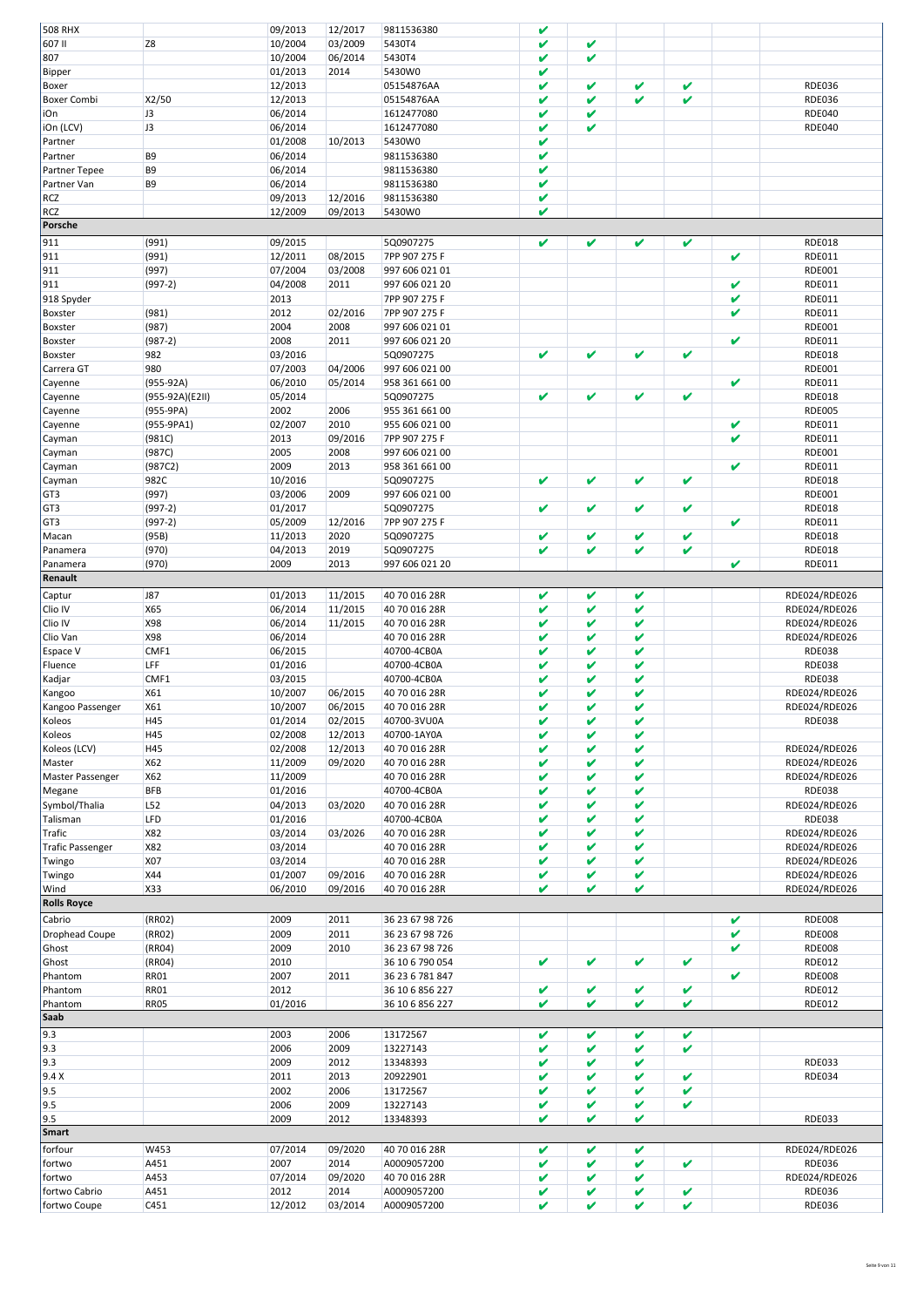| Ssangyong            |                 |              |              |                      |   |              |   |   |   |               |
|----------------------|-----------------|--------------|--------------|----------------------|---|--------------|---|---|---|---------------|
|                      |                 |              |              |                      |   |              |   |   |   |               |
| Tivoli               |                 | 01/2015      |              | 41990 35000          | v | V            | V | V |   | <b>RDE030</b> |
| XLV                  |                 | 06/2016      |              | 41990 35000          | V | V            | V | V |   | <b>RDE030</b> |
| <b>Subaru</b>        |                 |              |              |                      |   |              |   |   |   |               |
| C-Concept            | VL9             | 06/2014      |              | 28103-FJ000          | V |              |   |   |   | RDE041        |
| Forester             | FM5             | 01/2014      |              | 28103-FJ000          | V |              |   |   |   | RDE041        |
| Forester (LCV)       | FM5             | 01/2014      |              | 28103-FJ000          | V |              |   |   |   | RDE041        |
| Impreza              | MF1             | 01/2014      |              | 28103-FJ000          | V |              |   |   |   | <b>RDE041</b> |
| Impreza (LCV)        | MF1             | 01/2014      |              | 28103-FJ000          | V |              |   |   |   | <b>RDE041</b> |
| Justy                | D71A            | 01/2014      |              | 28103-FJ000          | V |              |   |   |   | <b>RDE041</b> |
| Legacy               | 04AL            | 10/2014      |              | 28103-FJ000          | V |              |   |   |   | <b>RDE041</b> |
| Legacy               | EZ5             | 01/2014      |              | 28103-FJ000          | V |              |   |   |   | <b>RDE041</b> |
| Outback              | 04AL            | 11/2014      |              | 28103-FJ000          | V |              |   |   |   | RDE041        |
| Outback              | BF4             | 09/2014      |              | 28103-FJ000          | V |              |   |   |   | <b>RDE041</b> |
| Outback              | EZ5             | 01/2014      |              | 28103-FJ000          | V |              |   |   |   | <b>RDE041</b> |
| Trezia               | 217A            | 01/2014      |              | 28103-FJ000          | V |              |   |   |   | <b>RDE041</b> |
| Tribeca              | 00X             | 01/2014      |              | 28103-FJ000          | V |              |   |   |   | RDE041        |
| <b>WRX</b>           | VL9             | 03/2014      |              | 28103-FJ000          | V |              |   |   |   | <b>RDE041</b> |
| XV                   | MF1             | 01/2014      |              | 28103-FJ000          | V |              |   |   |   | <b>RDE041</b> |
|                      |                 |              |              |                      |   |              |   |   |   |               |
| <b>Suzuki</b>        |                 |              |              |                      |   |              |   |   |   |               |
| Celerio              |                 | 03/2014      |              | 43139-61M00          | v | v            |   |   |   |               |
| <b>Grand Vitara</b>  |                 | 11/2015      |              | 43139-61M00          | V | V            |   |   |   |               |
| Jimny                |                 | 06/2014      |              | 43139-61M00          | V | V            |   |   |   |               |
|                      |                 |              |              |                      |   | V            |   |   |   |               |
| Kizashi              |                 | 06/2010      |              | 43139-61M00          | V |              |   |   |   |               |
| Swift                | YP <sub>6</sub> | 06/2014      |              | 43139-61M00          | V | V            |   |   |   |               |
| Swift                | YP6, YP7        | 06/2014      |              | 43139-61M00          | V | $\checkmark$ |   |   |   |               |
| SX4                  | YY1             | 06/2014      |              | 43139-61M00          | v | V            |   |   |   |               |
| SX4                  | YY1, YY3        | 06/2014      |              | 43139-61M00          | V | V            |   |   |   |               |
| SX4 S-Cross          |                 |              |              |                      | V | V            |   |   |   |               |
|                      | YYA             | 11/2013      |              | 43139-61M00          |   |              |   |   |   |               |
| SX4 S-Cross (LCV)    | YYA             | 11/2013      |              | 43139-61M00          | V | V            |   |   |   |               |
| Vitara               | YFA             | 05/2015      |              | 43139-61M00          | V | v            |   |   |   |               |
| <b>Tesla</b>         |                 |              |              |                      |   |              |   |   |   |               |
| Roadster             |                 | 03/2008      | 12/2010      | 2000680              |   |              |   |   | V | RDE011        |
|                      |                 |              |              |                      |   |              |   |   |   |               |
| <b>Toyota</b>        |                 |              |              |                      |   |              |   |   |   |               |
| 4Runner              |                 | 2006         | 2010         | 42607-50011          | V | V            | V |   |   |               |
| Alphard              | 480L            | 06/2014      |              | 42607-42020          | V | V            | V |   |   | <b>RDE042</b> |
| Auris                | 130A            | 06/2014      |              | 42607-42020          | V | V            | V |   |   | <b>RDE042</b> |
|                      |                 |              |              |                      |   |              |   |   |   |               |
| Auris (LCV)          | 130A            | 06/2014      |              | 42607-42020          | V | V            | V |   |   | <b>RDE042</b> |
| Avalon               |                 | 2007         | 2010         | 42607-50011          | V | V            | V |   |   |               |
| Avensis              | 445L            | 06/2014      |              | 42607-42020          | V | V            | V |   |   | <b>RDE042</b> |
| Avensis (LCV)        | 445L            | 06/2014      |              | 42607-42020          | v | V            | V |   |   | <b>RDE042</b> |
| Aygo (LCV)           | 200A/201A       | 09/2014      |              | 42607-42020          | V | V            | V |   |   | <b>RDE042</b> |
|                      |                 | 2007         |              | 42607-50011          | V | V            | V |   |   |               |
| Camry                |                 |              | 2010         |                      |   |              |   |   |   |               |
| Camry                | 050A            | 06/2014      |              | 42607-42020          | v | V            | V |   |   | <b>RDE042</b> |
| Corolla              | 140A            | 01/2014      |              | 42607-02030          | V | V            | V |   |   | <b>RDE042</b> |
| Corolla              | 150A            | 10/2014      |              | 42607-02030          | V | V            | V |   |   | <b>RDE042</b> |
| Corolla              | 366A            | 09/2013      |              | 42607-02030          | V | V            | V |   |   | <b>RDE042</b> |
|                      |                 |              |              |                      | V | V            | V |   |   |               |
| <b>FJ Cruiser</b>    |                 | 2008         | 2010         | 42607-50011          |   |              |   |   |   |               |
| Highlander           |                 | 2007         | 2010         | 42607-50011          | V | V            | V |   |   |               |
| Hilux                |                 | 06/2014      |              | 42607-02031          | V | v            | V |   |   | <b>RDE042</b> |
| <b>Land Cruiser</b>  |                 | 2005         | 2010         | 42607-50011          | V | V            | V |   |   |               |
| Matrix               |                 | 2007         | 2010         | 42607-50011          | V | V            | V |   |   |               |
| Prius                |                 | 2006         | 2010         |                      | V | V            | V |   |   |               |
|                      |                 |              |              | 42607-50011          |   |              |   |   |   |               |
| Prius                | 590L            | 06/2014      |              | 42607-42020          | V | V            | V |   |   | <b>RDE042</b> |
| Prius Plus           | 030A            | 06/2014      |              | 42607-02031          | V | v            | V |   |   | <b>RDE042</b> |
| RAV4                 |                 | 2007         | 2013         | 42607-50011          | V | V            | V |   |   |               |
| RAV4                 |                 |              |              | 42607-02030          |   | V            | V |   |   | <b>RDE042</b> |
|                      |                 |              |              |                      | V |              |   |   |   |               |
|                      | 410A            | 11/2012      |              |                      |   |              |   |   |   |               |
| RAV4 (LCV)           | 120L            | 11/2005      | 01/2013      | 42607-50010          | V | V            | V |   |   |               |
| Solara               |                 | 2006         | 2008         | 42607-50011          | V | V            | V |   |   |               |
| Venza                |                 | 2009         | 2010         | 42607-50011          | V | v            | V |   |   |               |
| Verso                |                 | 2014         |              | 42607-02030          | V | V            | V |   |   | <b>RDE042</b> |
| Verso S              | 770L            |              |              |                      | V | V            | V |   |   | <b>RDE042</b> |
|                      |                 | 06/2014      |              | 42607-42020          |   |              |   |   |   |               |
| Yaris                |                 | 2007         | 2010         | 42607-50011          | V | V            | V |   |   |               |
| Yaris                | 850L            | 06/2014      |              | 42607-42020          | V | V            | V |   |   | <b>RDE042</b> |
| Vauxhall             |                 |              |              |                      |   |              |   |   |   |               |
| Ampera               |                 | 2011         | 2014         | 13348393             | V | $\checkmark$ | V |   |   | RDE033        |
| Antara               |                 | 2013         | 2017         | 25789964             | V | V            | V | V |   | RDE034        |
|                      |                 |              |              |                      |   |              |   |   |   |               |
| Astra H              |                 | 2004         | 2009         | 13354312             | V | V            | V | V |   |               |
| Astra J              |                 | 2009         | 2014         | 13348393             | V | V            | V |   |   | RDE033        |
| Insignia             |                 | 2008         | 2014         | 13348393             | V | V            | V |   |   | <b>RDE033</b> |
| Movano               |                 | 2014         |              | 40 70 099 87R        | V | V            | V |   |   | RDE024/RDE026 |
|                      |                 |              |              |                      | V | V            | V | V |   |               |
| Vectra B<br>Vectra C |                 | 2002<br>2003 | 2002<br>2008 | 13172567<br>13172567 | V | V            | V | V |   |               |